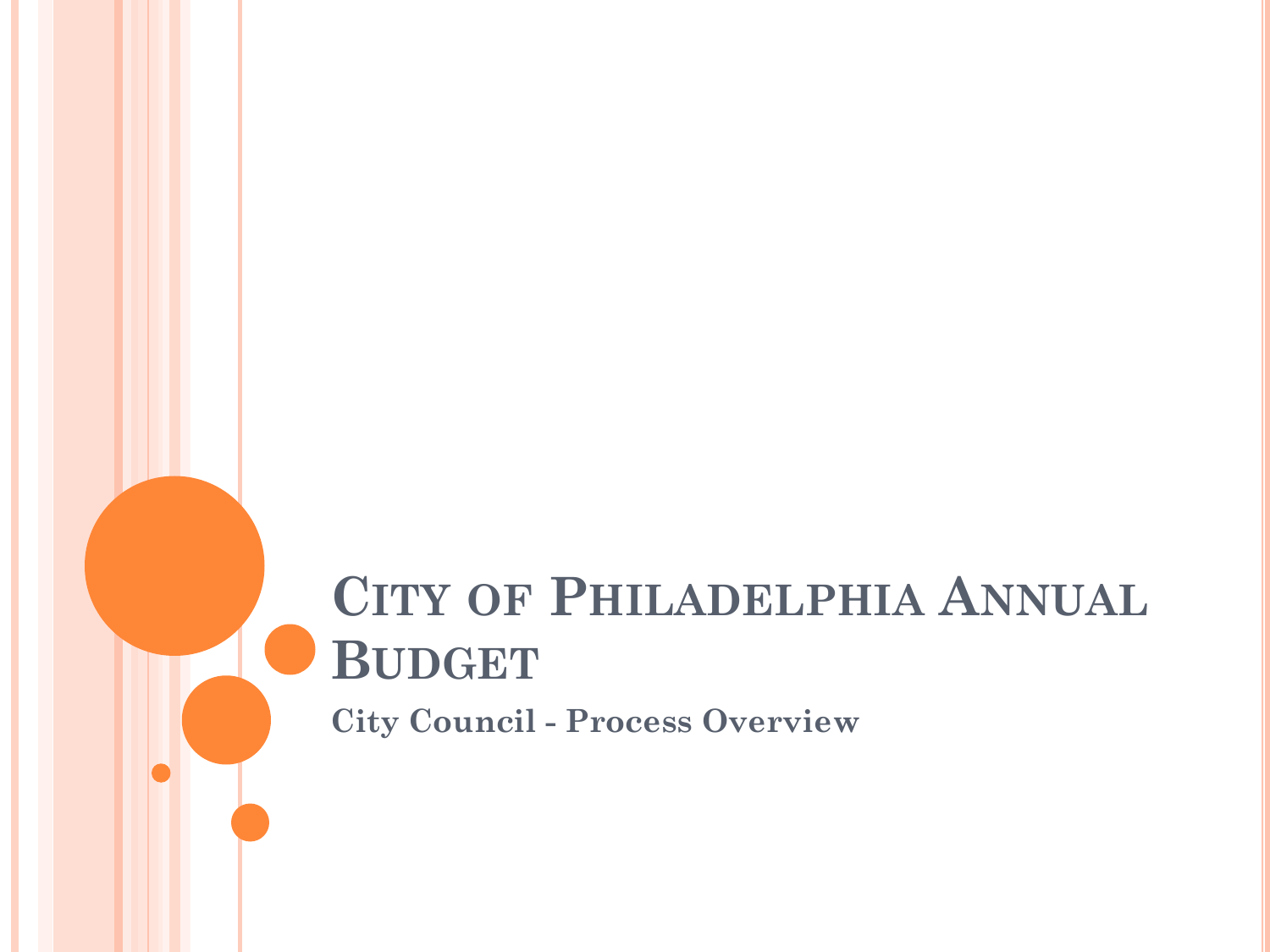## INTRODUCTION

## **City of Philadelphia**

- $\cdot$  6<sup>th</sup> most populous city in the Nation  $(1,580,863)$ residents)
- Largest city in the Commonwealth of Pennsylvania
- Philadelphia is the economic & cultural center of Metro Philadelphia
- Metro Philadelphia Delaware Valley population of 6.1 million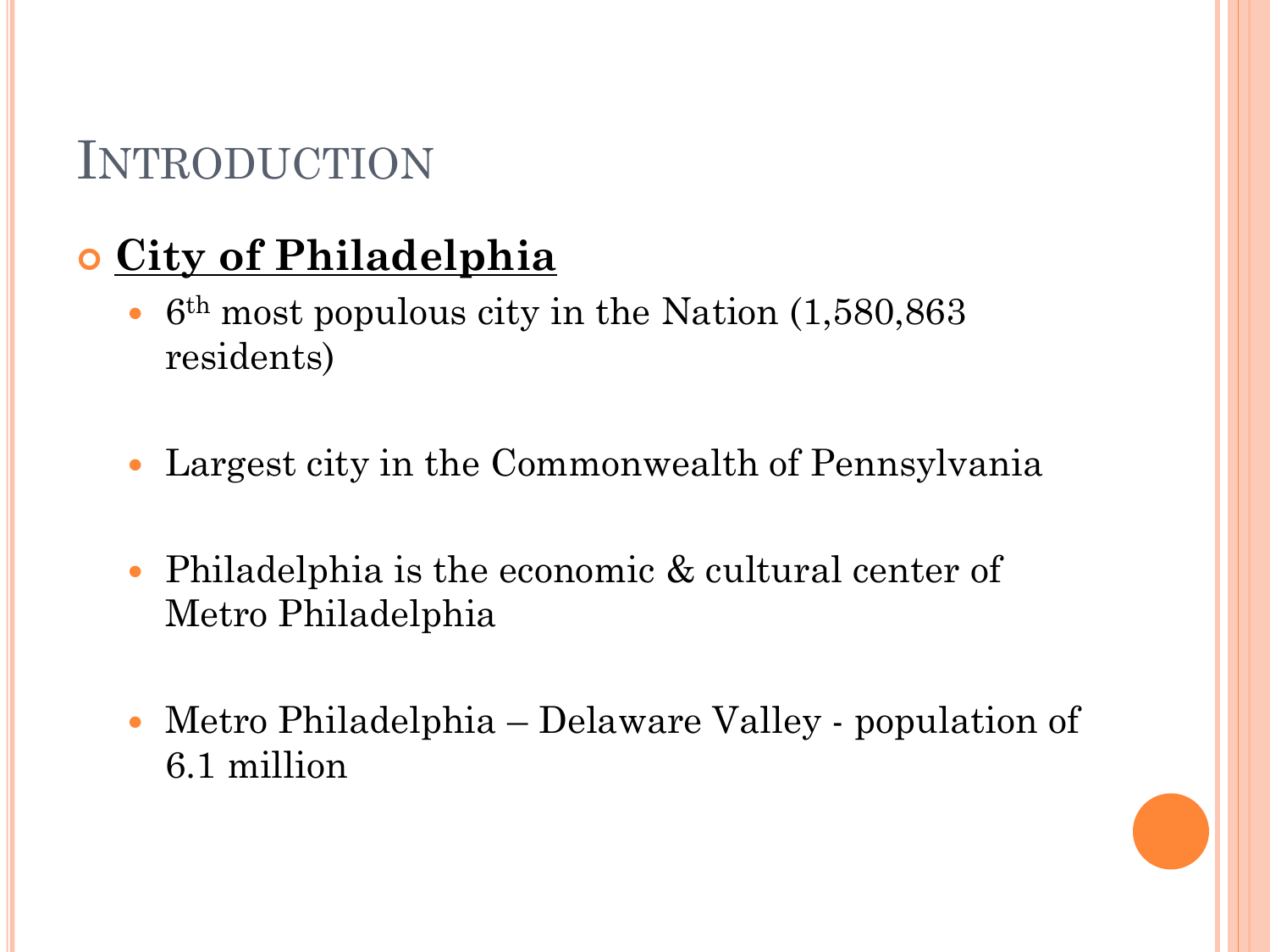## **Philadelphia Home Rule Charter Key Sections Governing Budget Process**

- **Section 2-202**
- **Section 2-300 through 2-303**
- **Section 4-101**
- **Section 8-100 through 8-103**
- **Philadelphia Home Rule Charter**
	- [www.amlegal.com/codes/client/philadelphia\\_pa/](http://www.amlegal.com/codes/client/philadelphia_pa/)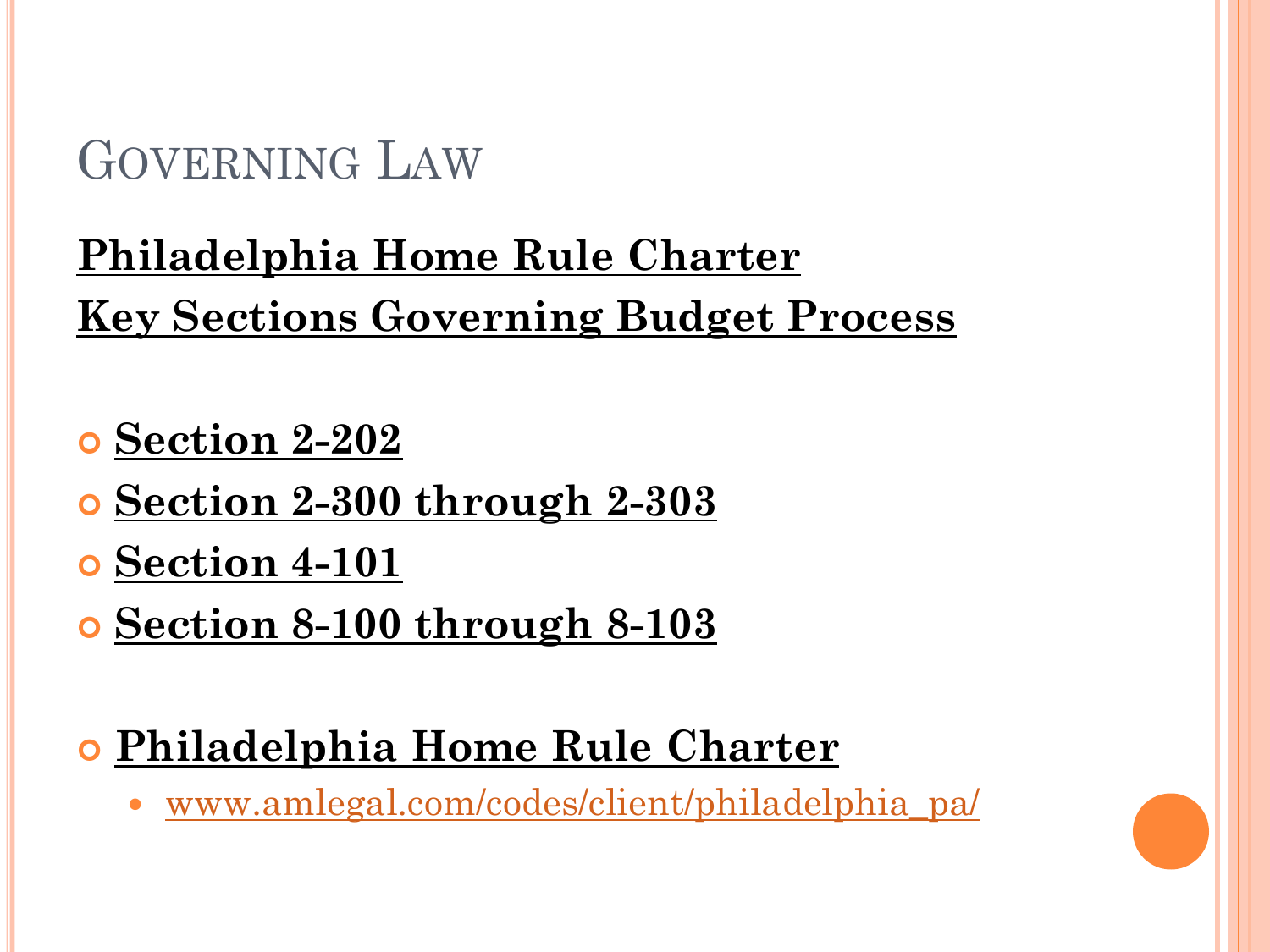#### **Philadelphia Home Rule Charter (4-101: Finance)**

- Not less than 90 days prior to end of fiscal year the Mayor must submit to Council his proposed operating budget & budget message for upcoming fiscal year
- Budget must include estimate of revenues from all sources
- Mayor must recommend measures he or she believes are needed to balance budget
- Mayor must also submit a six-year capital program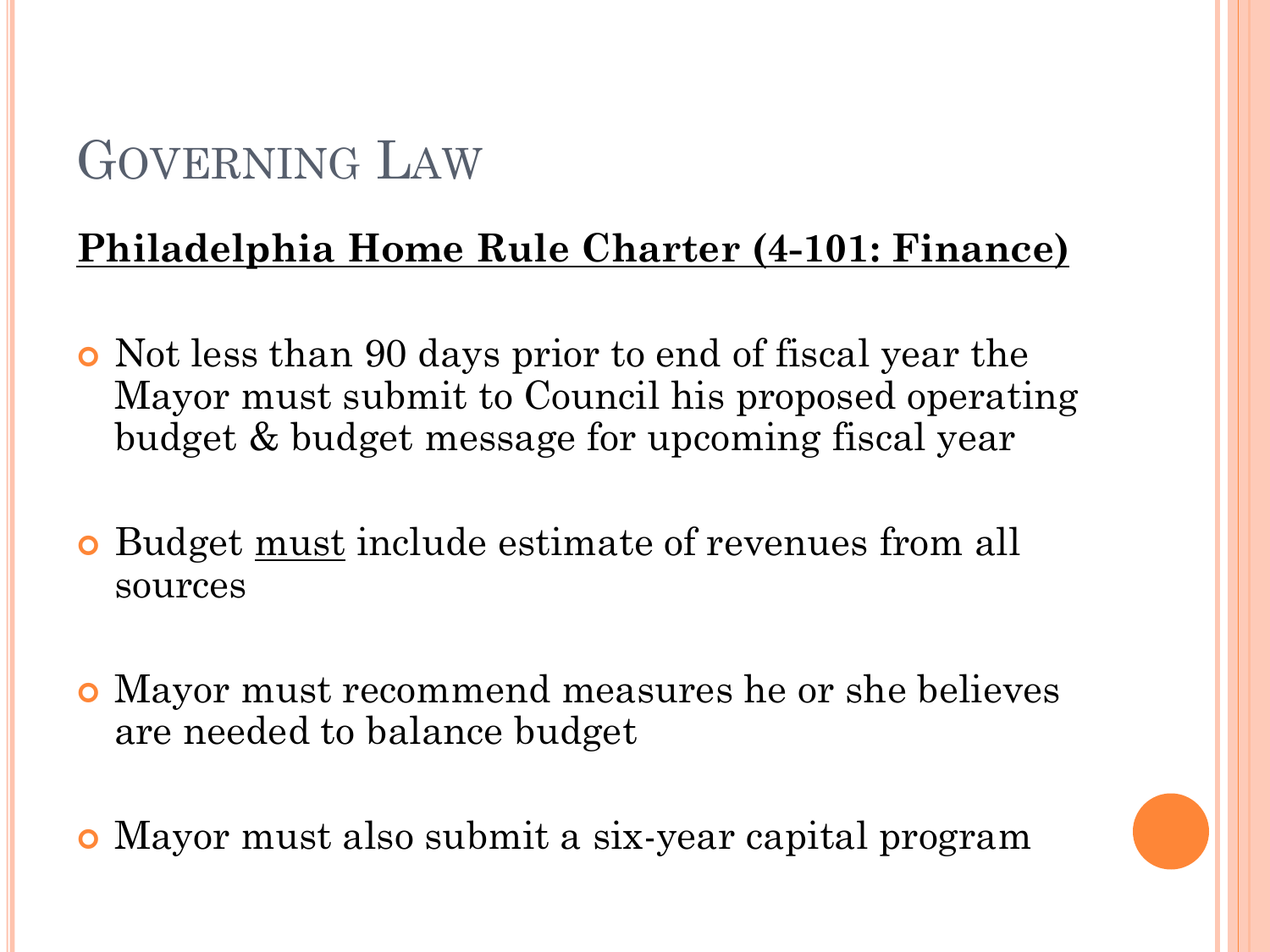### **Philadelphia Home Rule Charter (2-300: Annual Operating Budget)**

- Council considers operating budget once received from Mayor
- Consideration is done in the form of public hearings
- Charter states that Council must pass operating budget at least 30 days prior to end of current fiscal year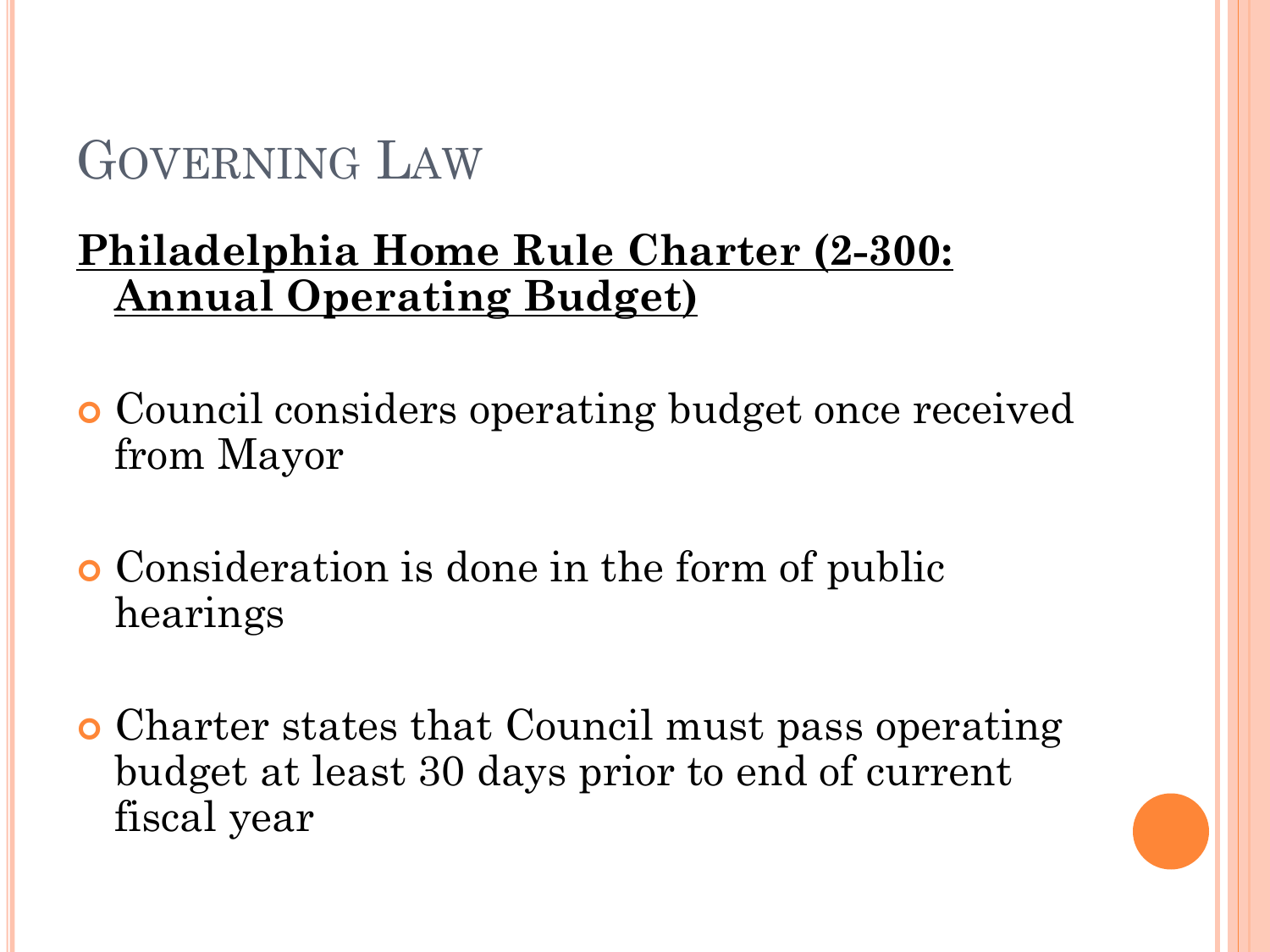#### **Philadelphia Home Rule Charter (2-300: Annual Operating Budget)** *(continued)*

- Budget appropriations must be made in lump-sum and according to specified classes
- Council may not change Mayor's estimates of revenue, surplus or deficit
- After final passage, Council has authority to amend budget (transfer ordinance)
	- *Note- any changes in appropriations during final four months of the fiscal year require recommendation from the Mayor*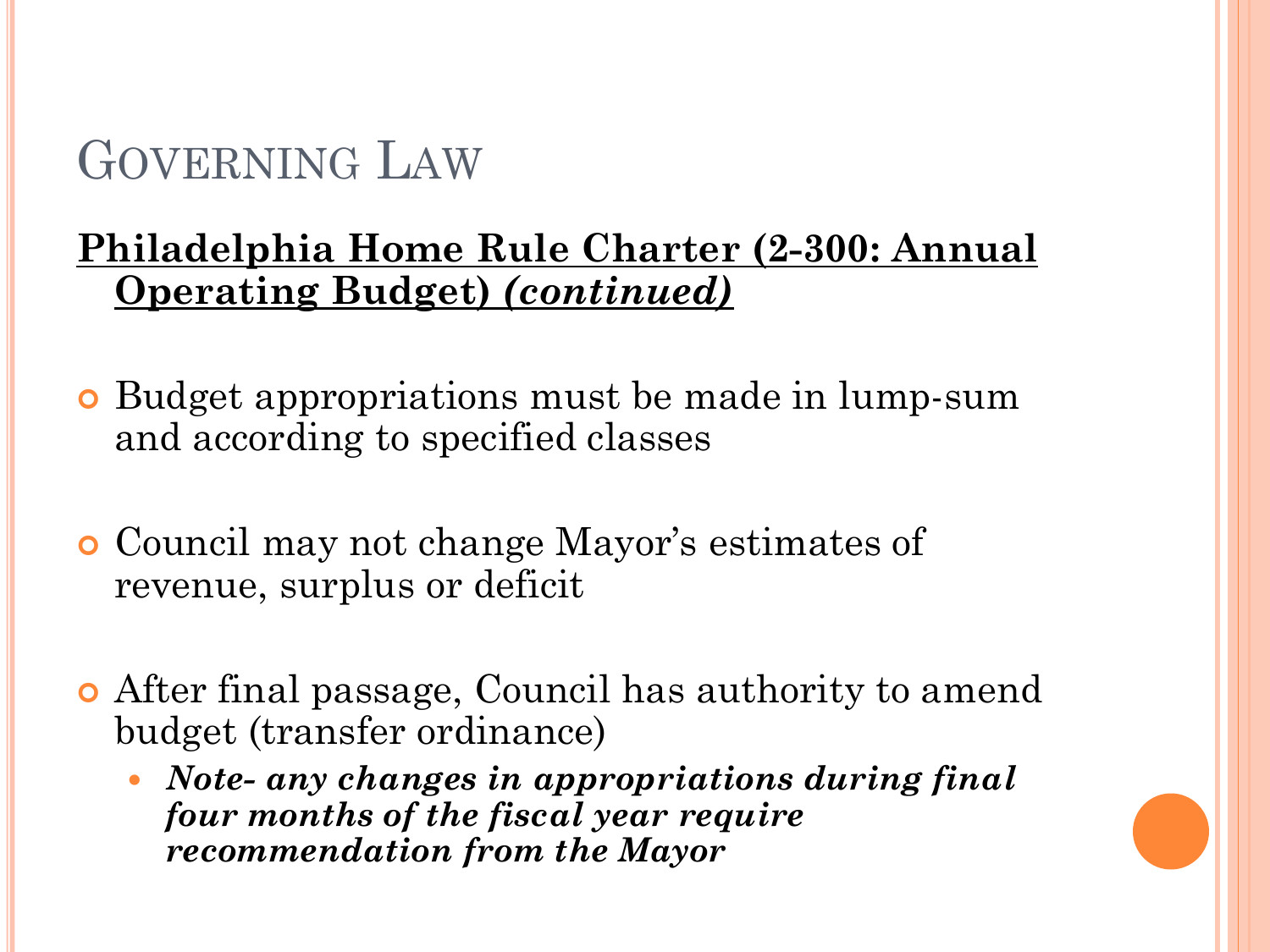#### **Philadelphia Home Rule Charter (2-302: Balancing the Budget)**

- Upon passing operating budget ordinance, Council must enact revenue measures that are, in the opinion of the Mayor, sufficient to balance the budget
- The Mayor shall determine amounts to be generated by any new sources of revenue or increases in existing rates
- Budget ordinance shall not be effective unless Council passes balanced budget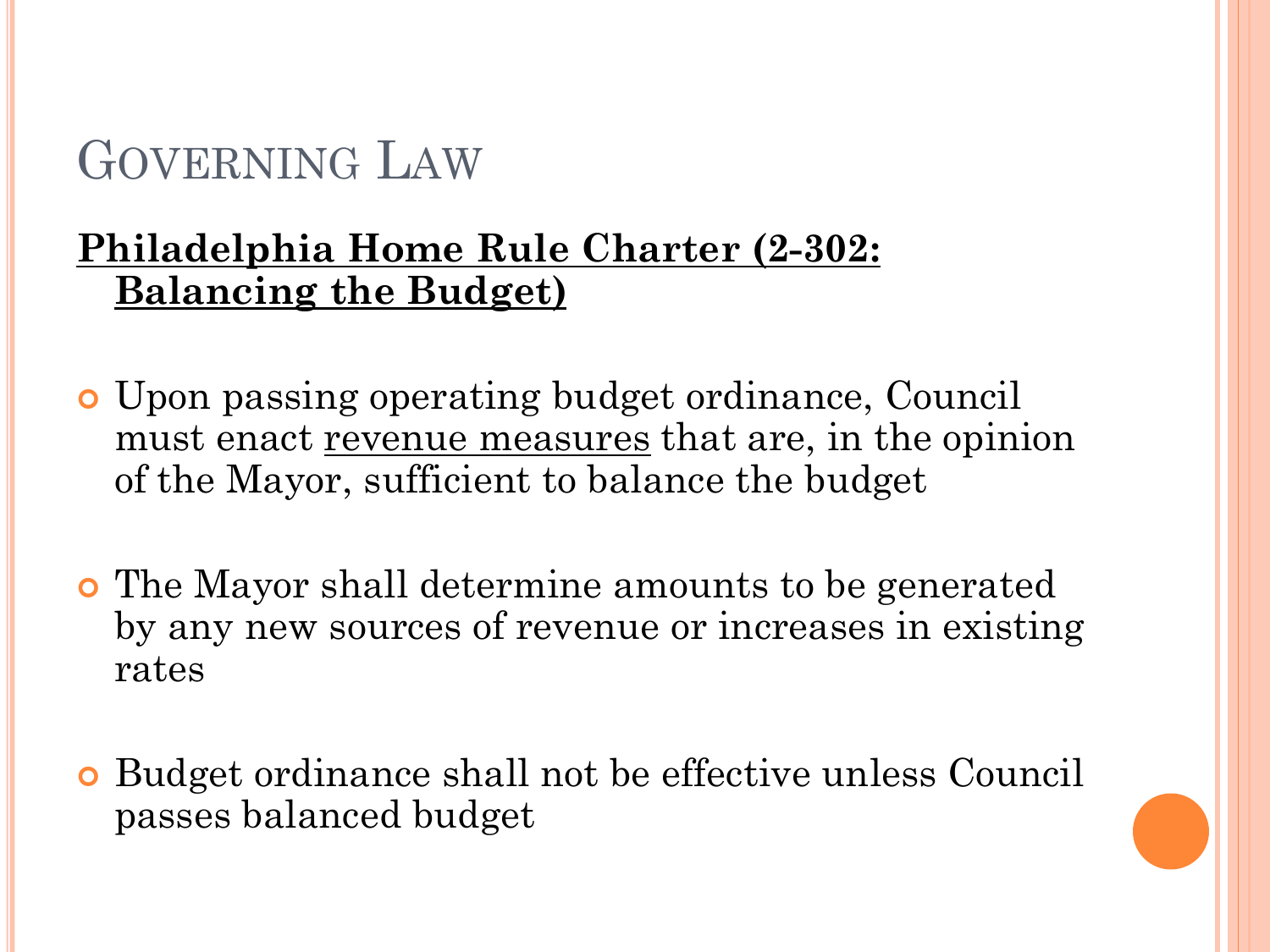## **Philadelphia Home Rule Charter (2-202: Submission of Ordinances to Mayor)**

- The Mayor may disapprove or reduce individual budget ordinance line items (except for appropriations to Controller, Personnel Director & Ethics Board)
	- **Line Item Veto**
- Council can override the disapproval of individual budget ordinance line items by a super-majority, 2/3 vote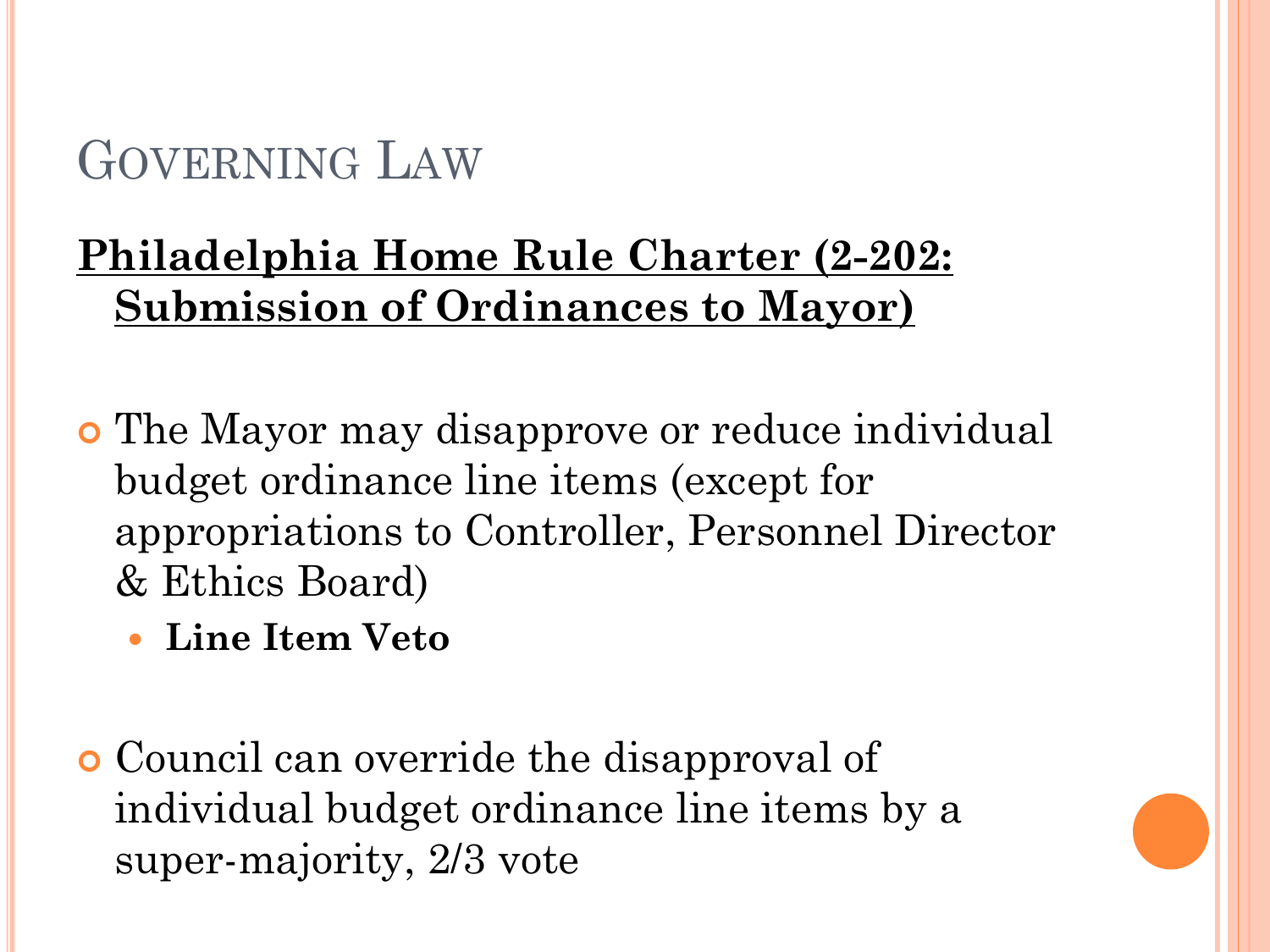#### **Philadelphia Home Rule Charter (8-102: Estimate of Current Expenditures by Departments, Boards and Commissions)**

- Council cannot require Mayor to spend amounts appropriated
- Departments must submit to Mayor for his or her approval estimates of amounts of money required for each activity or function performed by department
	- If Mayor does not approve, estimates must be revised per his or her direction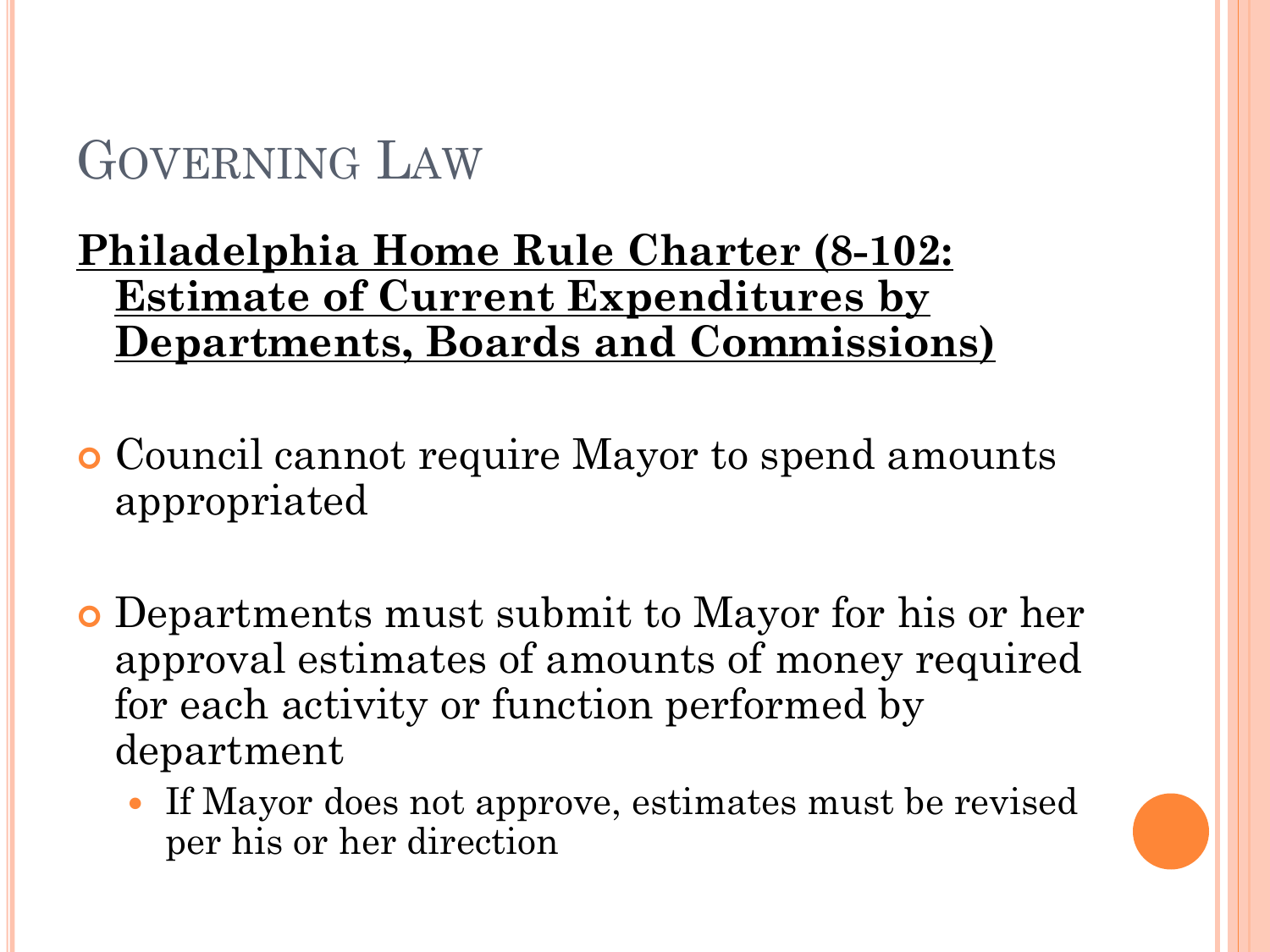# **2-303. The Capital Program and Capital Budget**

- **P**rior to the passage of the annual operating budget ordinance, the Council shall adopt a capital program and a capital budget
	- **Capital budget**  shows detailed capital expenditures to be made during next fiscal year
	- **Capital program**  six year blueprint of proposed capital needs of city - includes capital budget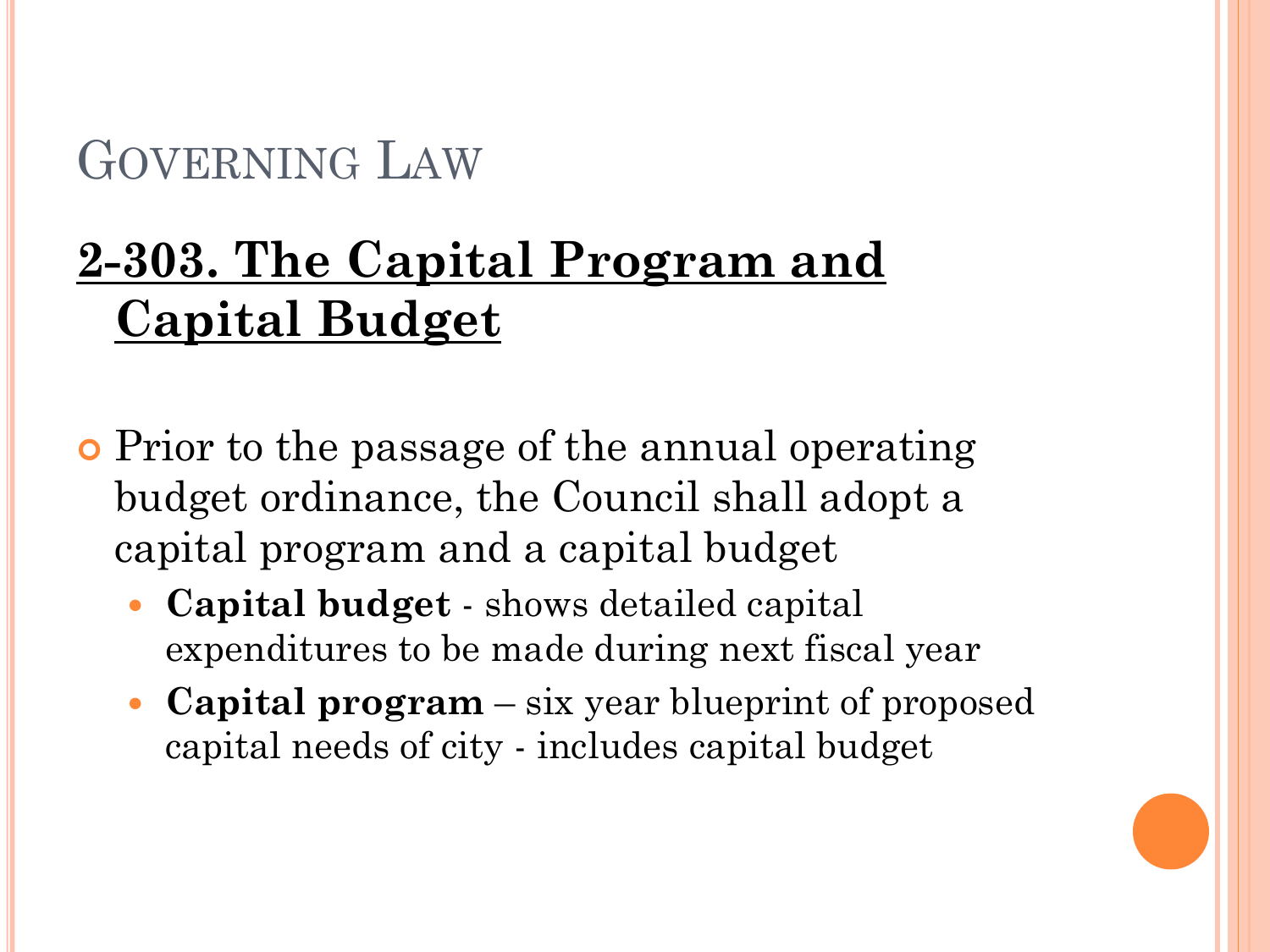#### **2-303: (The Capital Program and Capital Budget)**  *(continued)*

- The capital program is prepared by City Planning Commission & Mayor submits it to Council
- Council may delete projects from the capital program but shall not amend the capital program until it has requested through the Mayor the recommendations of the City Planning Commission
- **o** Council shall not be bound by such recommendations and may act without them if they are not received within thirty days from the date they were requested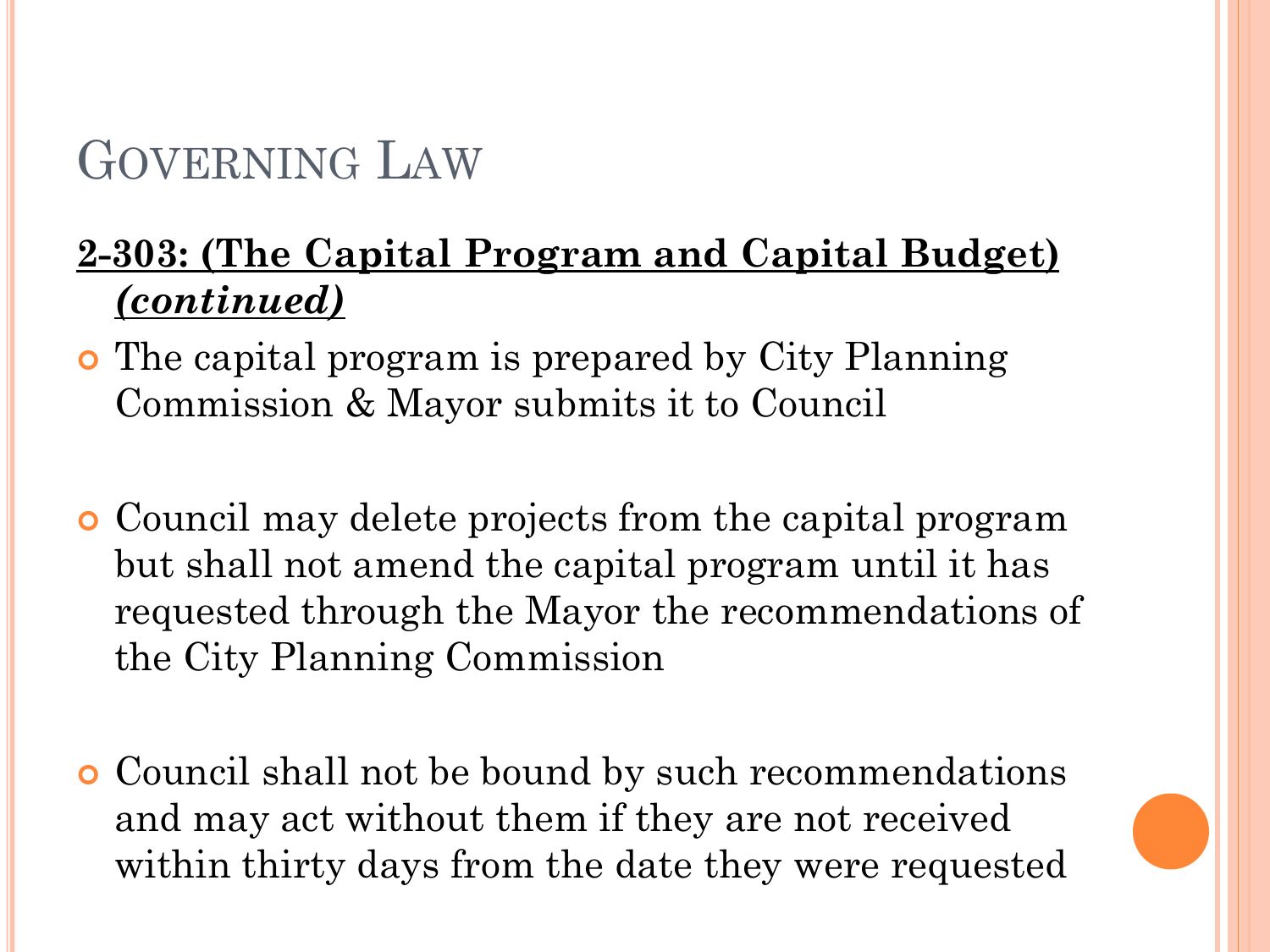# **CITY OF PHILADELPHIA BUDGET REVIEW PROCESS**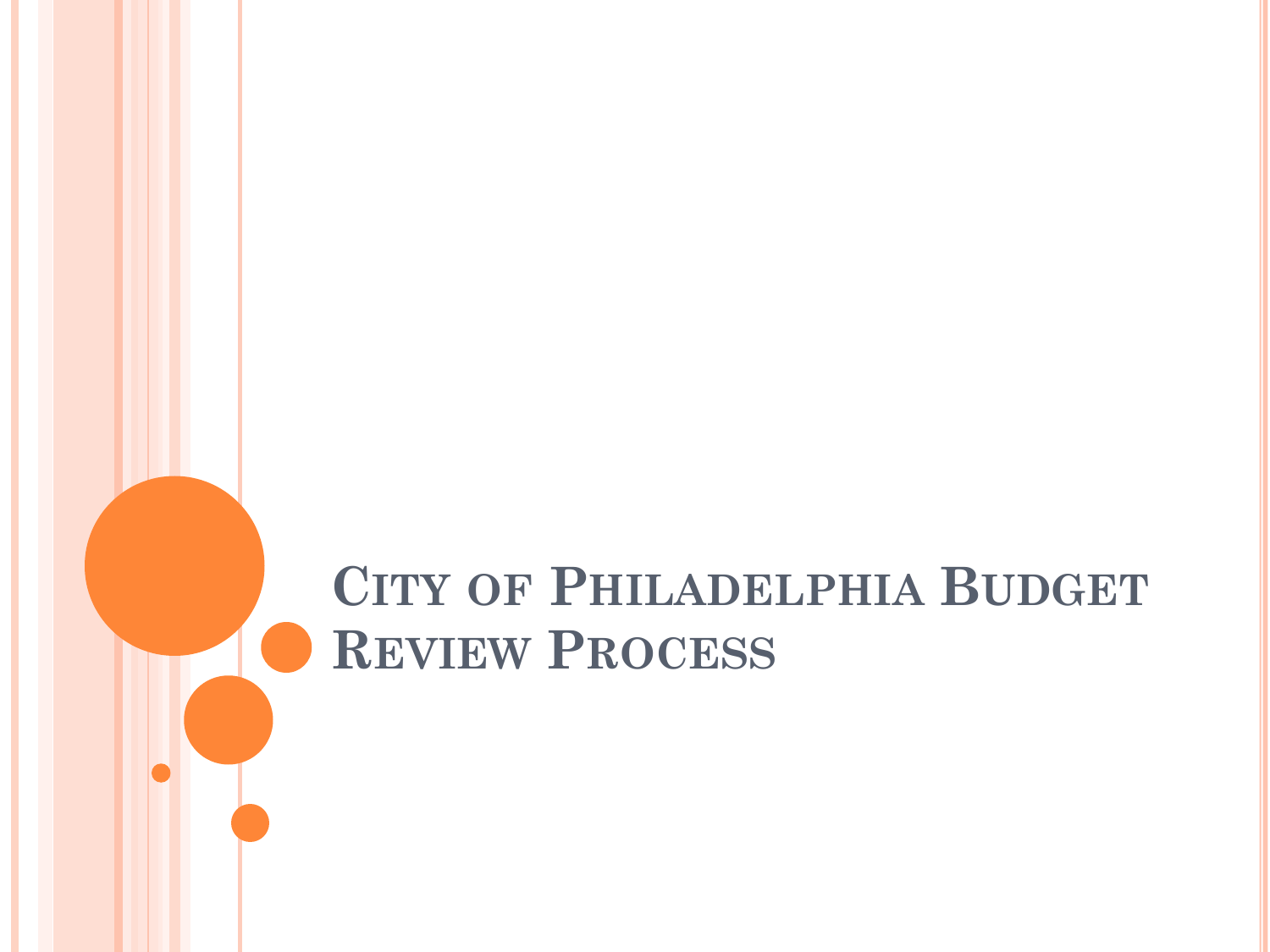## BUDGET REVIEW PROCESS

- Mayor transmits a budget which constitutes proposed spending for the upcoming fiscal year
- Mayor also transmits revenue measures sufficient to fund proposed spending
- Mayor additionally transmits:
	- Six-Year Capital Program
	- Five Year Plan
	- Any other legislation required to balance budget
- All documents are in the form of an ordinance, except the Five Year Plan (which is a resolution)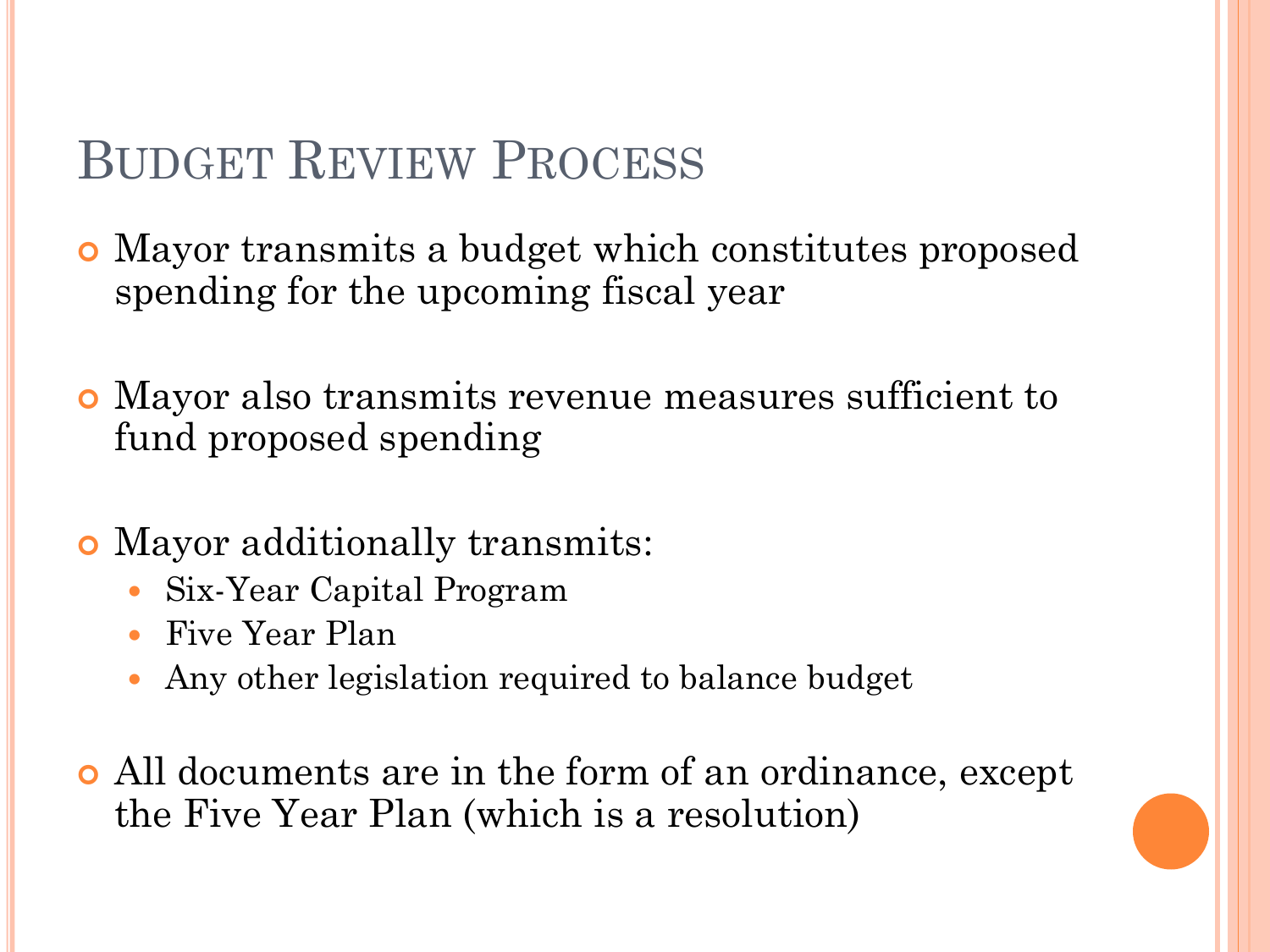## BUDGET REVIEW PROCESS

 Council receives ordinances and begins reviewing proposed expenditures

The review process includes:

- Public hearings involving departments and agencies which are seeking funding for the ensuing fiscal year
- Public testimonies to solicit citizen input on funding priorities
- Consideration from Councilmembers and their staff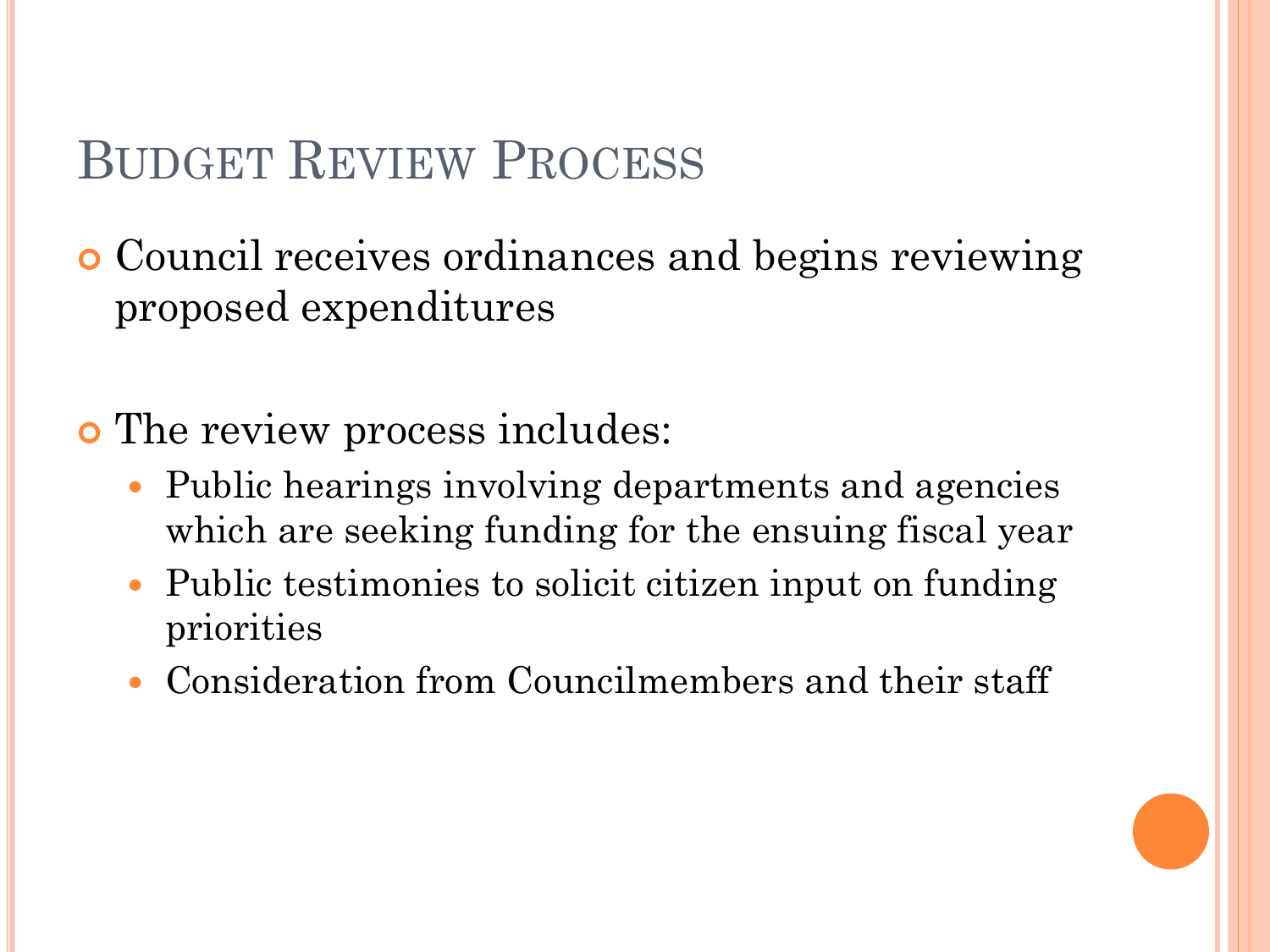## BUDGET REVIEW PROCESS

 Council considers all input from departments, agencies & members of the community on spending priorities

Council then makes changes, if any

 Council votes on operating and capital budget ordinances that grant spending authorization to the Mayor

 The same process applies to revenue measures and six-year Capital Program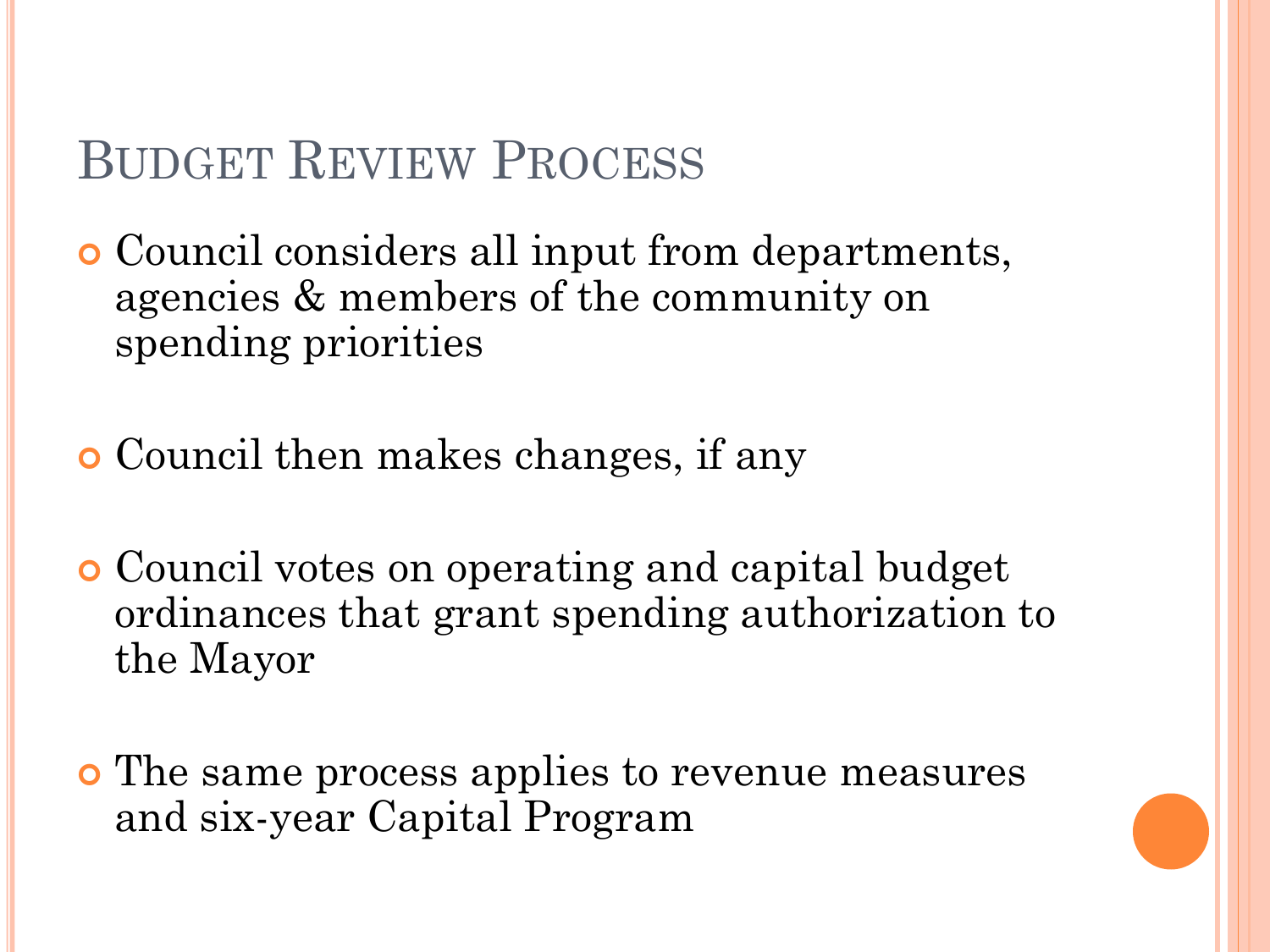# **CITY OF PHILADELPHIA OPERATING BUDGET**

**Fiscal Year 2020**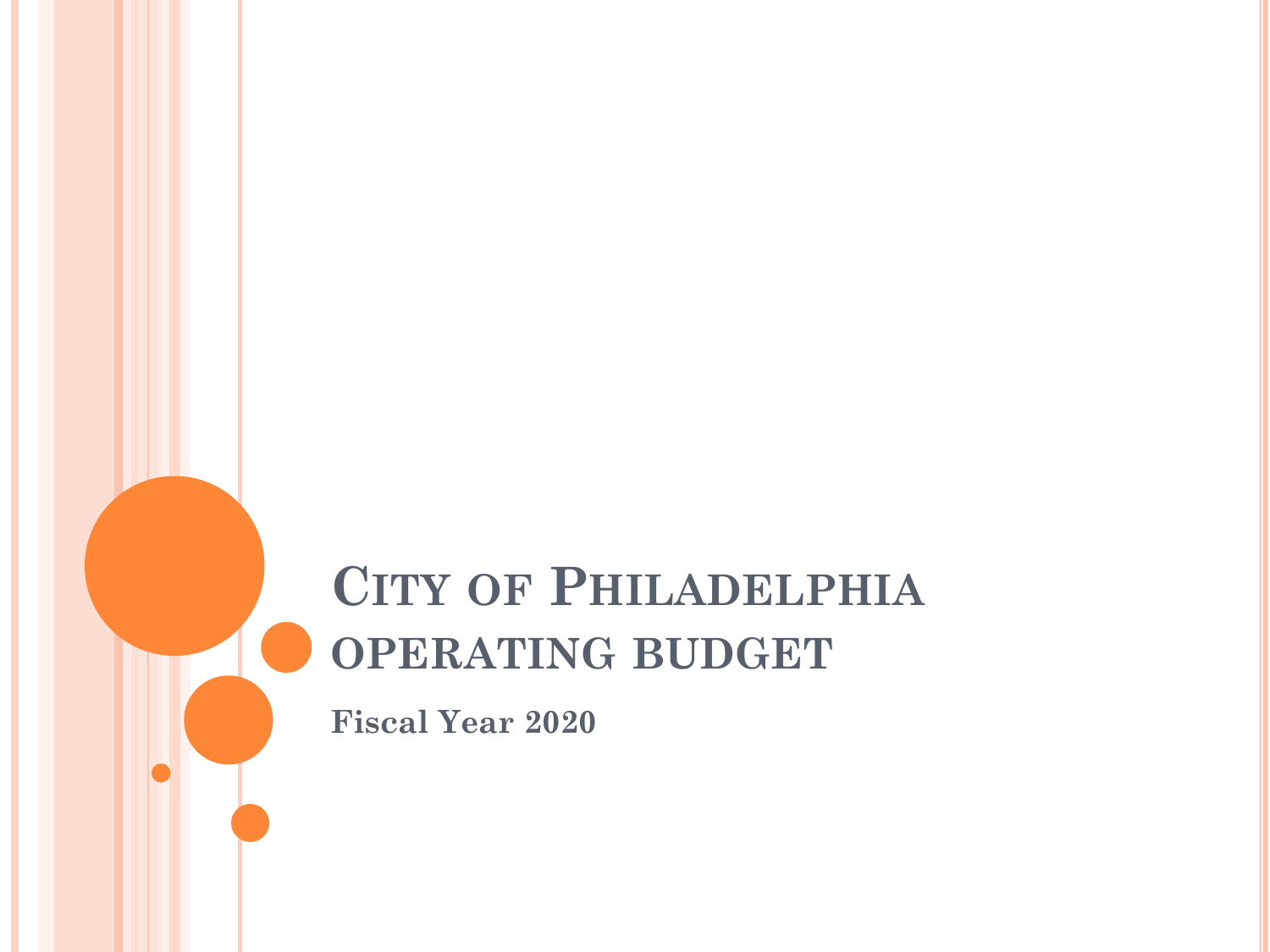# FISCAL YEAR 2020 OPERATING BUDGET: TIMELINE

- **Nov Dec**: First Budget Calls for department cost estimates
- **Early January:** Proposed funding levels sent to departments; requests for changes due by the end of the month
- **Early February**: Budget Hearings Schedule released. Q2 Manager Report released; provides final FY19 Budget projections before FY20 Budget is proposed
- **Early March**: Mayor delivers Proposed Operating Budget address; Transmittal letter sent to Mayor and Council
- **Late March**: City Council Budget hearings begin
- **April – May**: Hearings continue; School District hearings begin
- **May – June**: Departments are called back and amendments to Budget are made. Q3 Report is released. City Council passes Budget after at-least two Readings.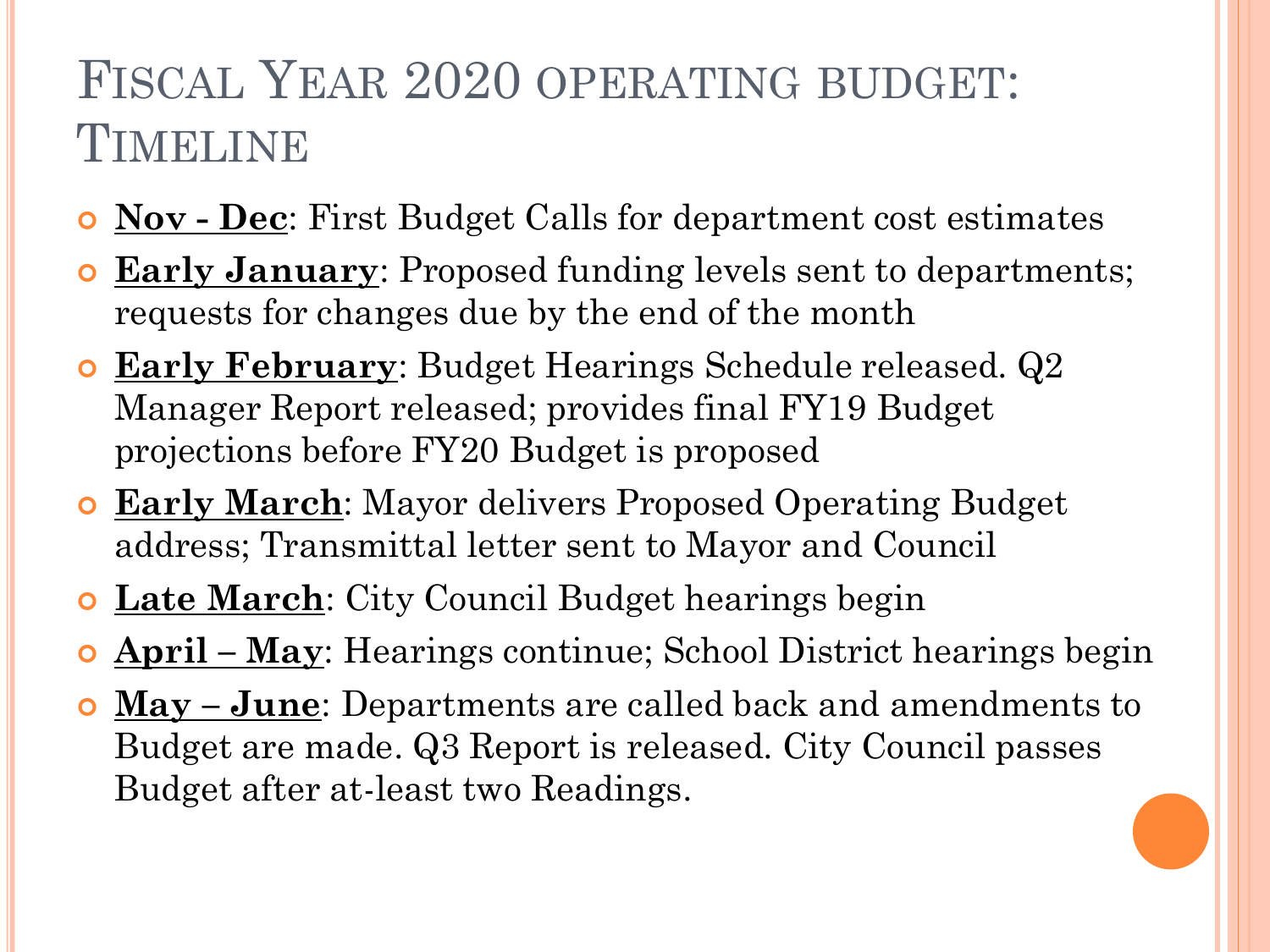### **City of Philadelphia Budget in Brief**

o <http://phlcouncil.com/budget2020/>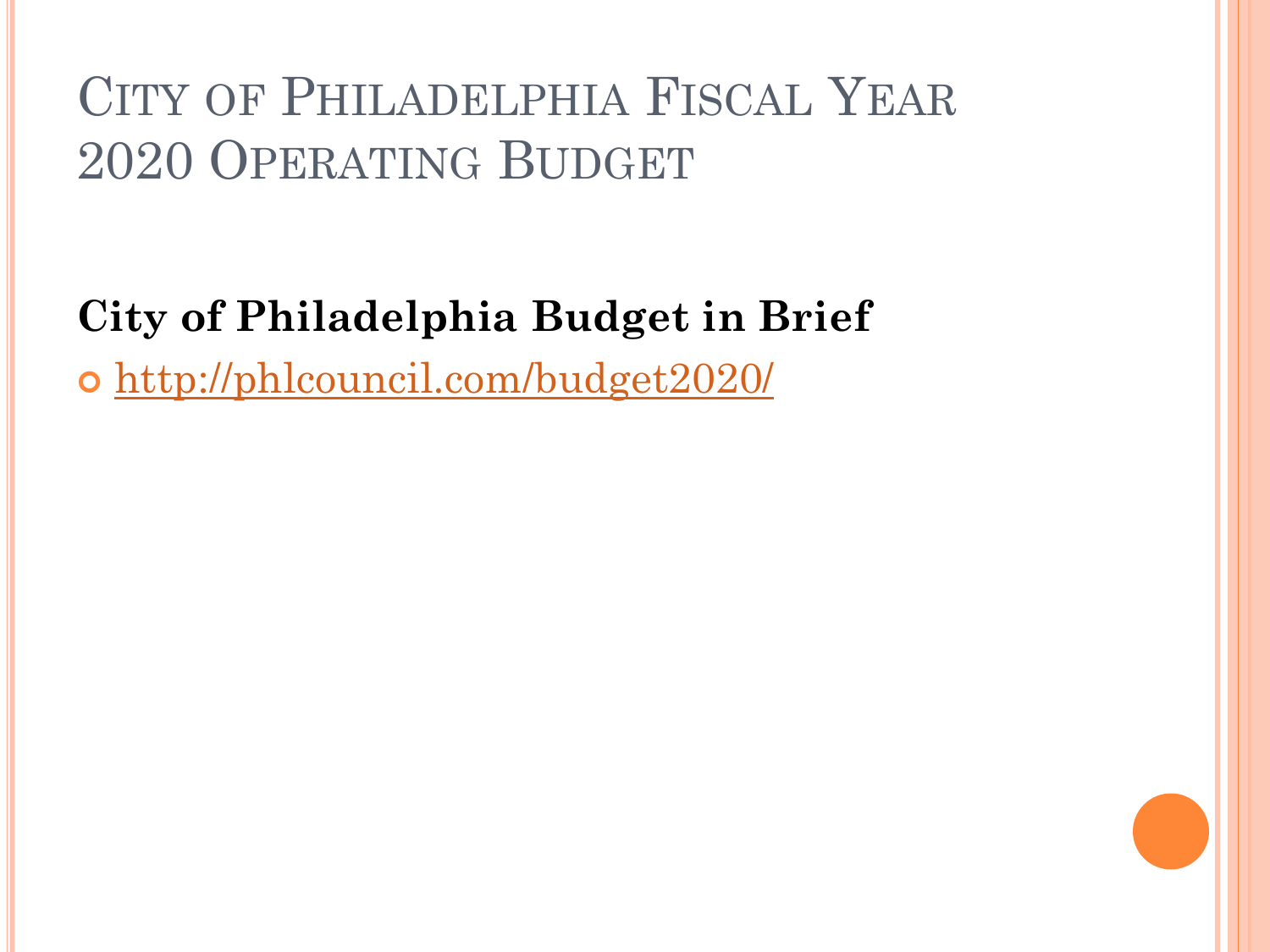**o** Budget in Brief provides the following:

- Proposed expenditures by aggregate amounts and certain classifications
- Proposed expenditure by Department or Agency
- Proposed expenditure by funding source, e.g., General Fund, Water Fund, Grants Revenue Fund, Aviation Fund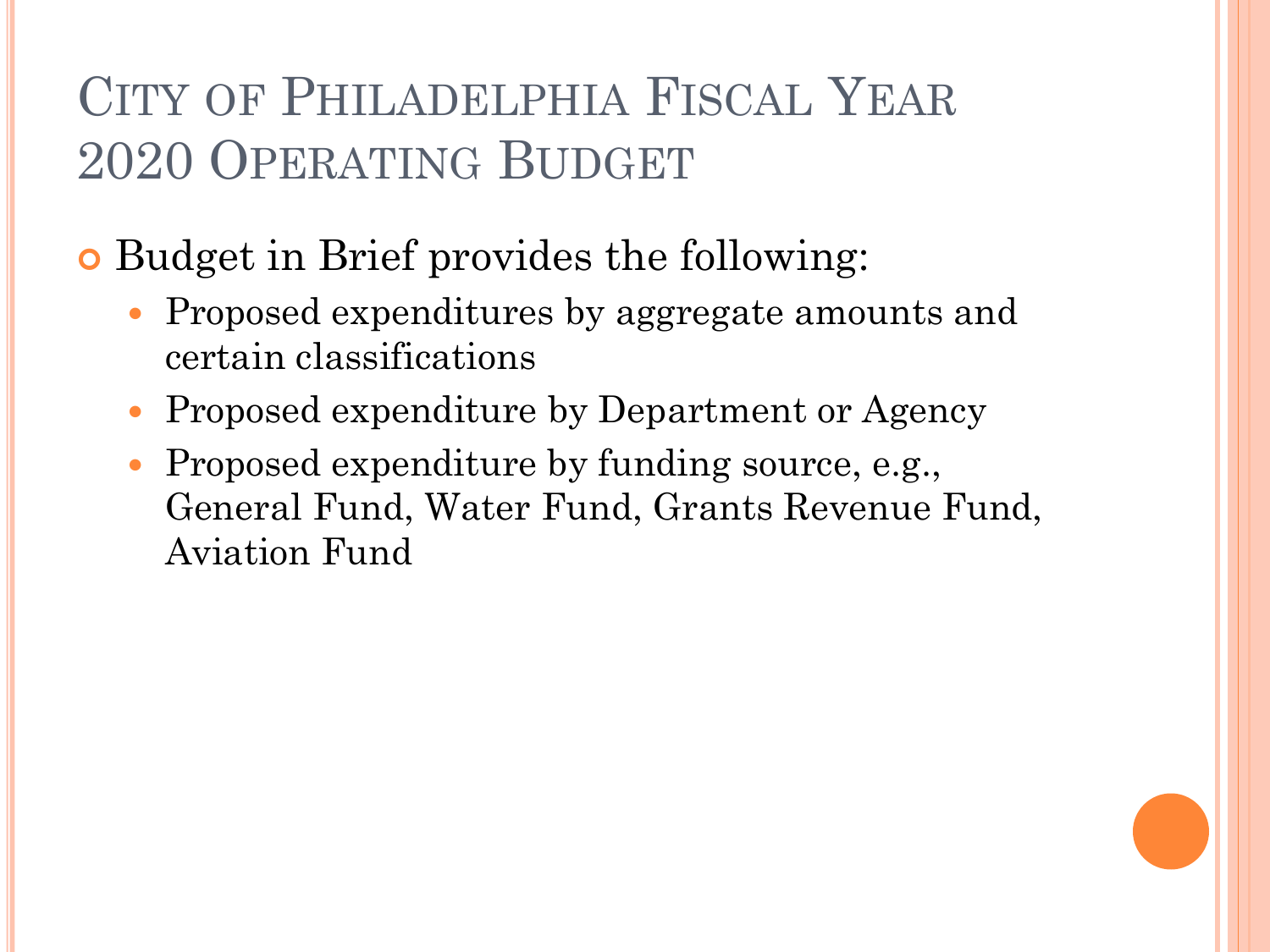## **Fiscal Year 2020 General Fund Obligations**

 \$5.025 Billion (Adopted) *See Budget in Brief*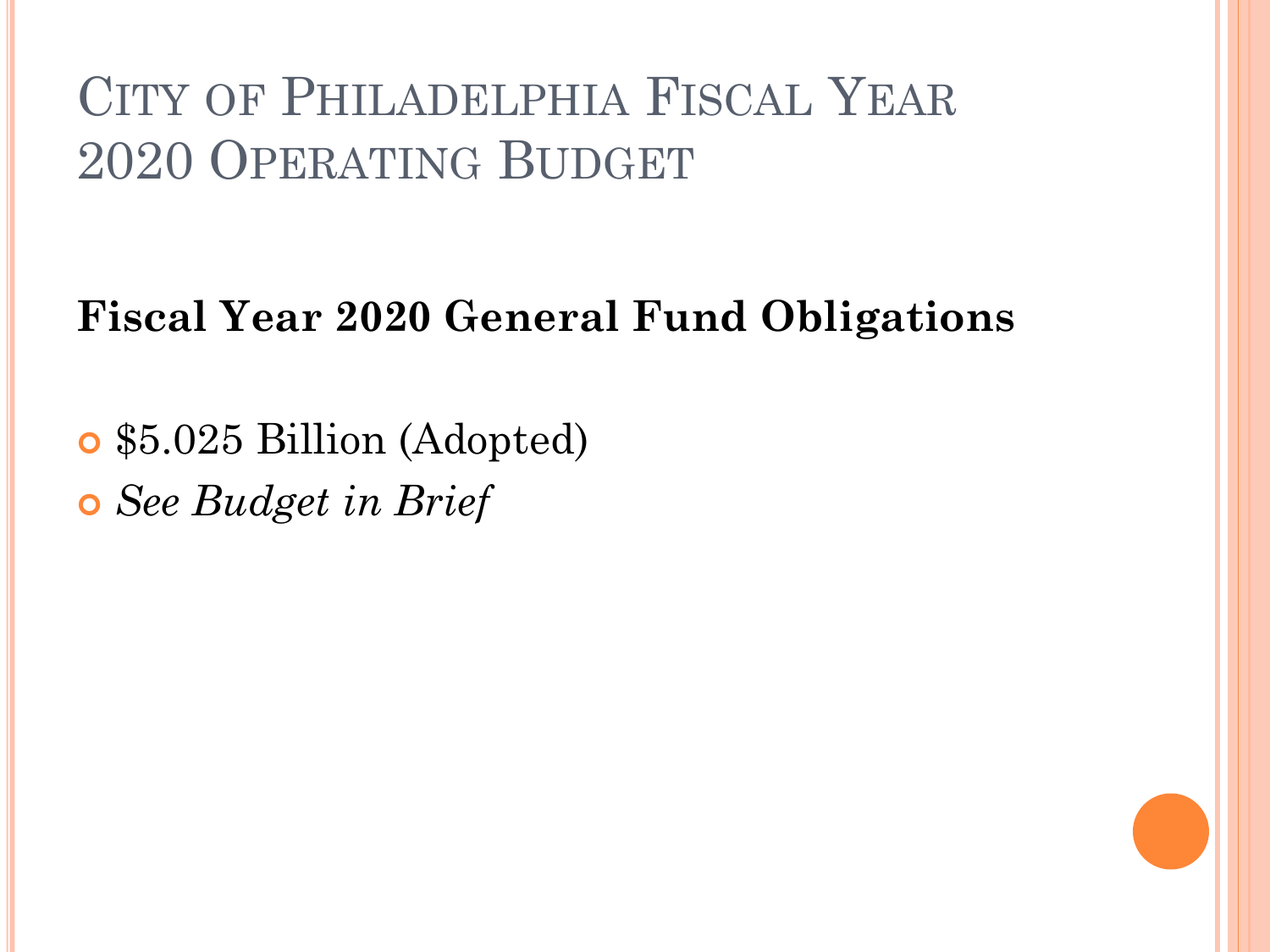## **Fiscal Year 2020 General Fund Revenues**

 \$4.918 Billion (Adopted) *See Budget in Brief*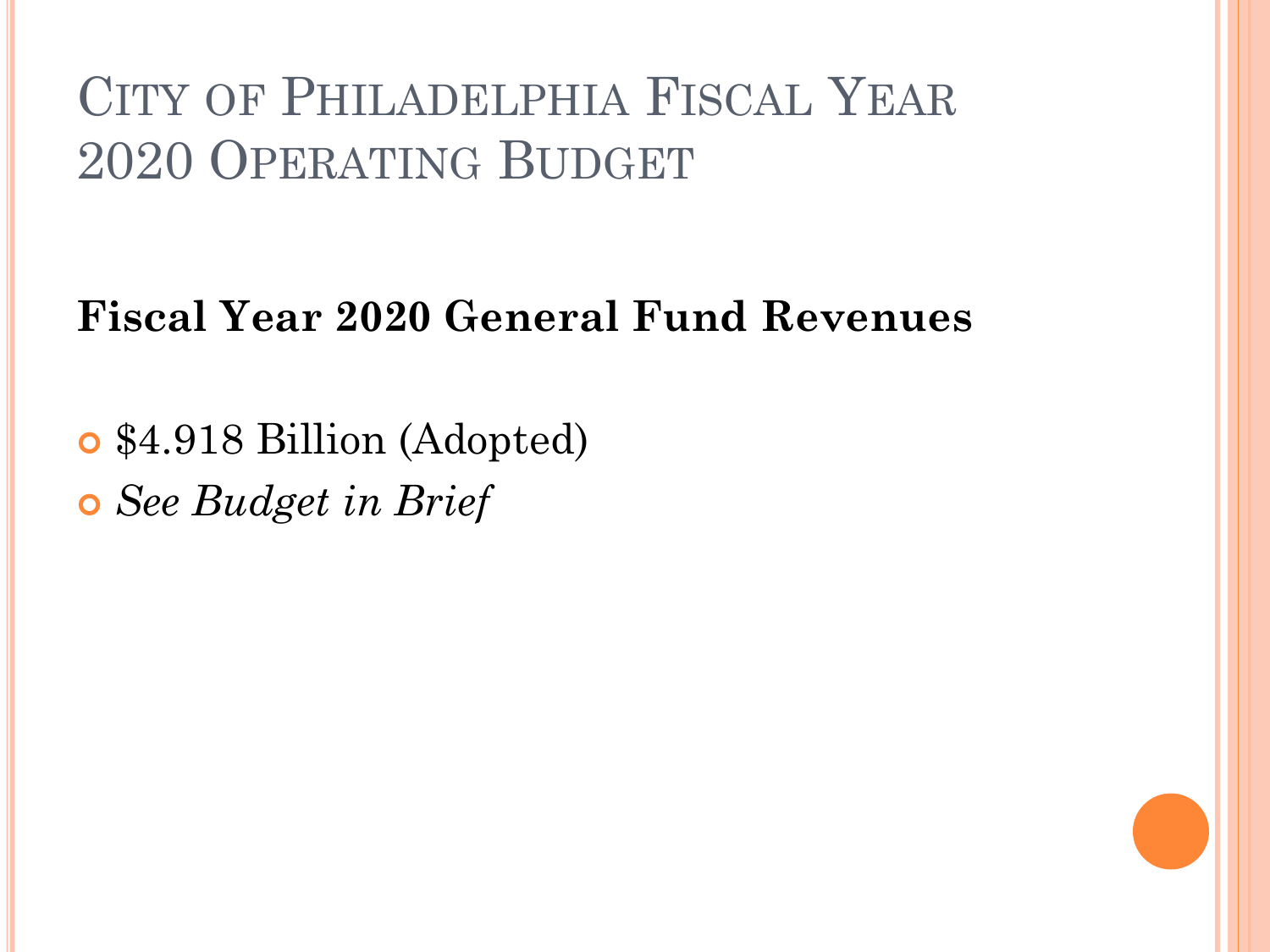## **Classification Codes**

- These are used to determine the manner in which the budget is recorded, presented and reported.
- The City has multiple classification codes and include the following:
	- 100 Personnel
	- 200 Purchase of Services
	- 300 Materials and Supplies
	- $\cdot$  400 Equipment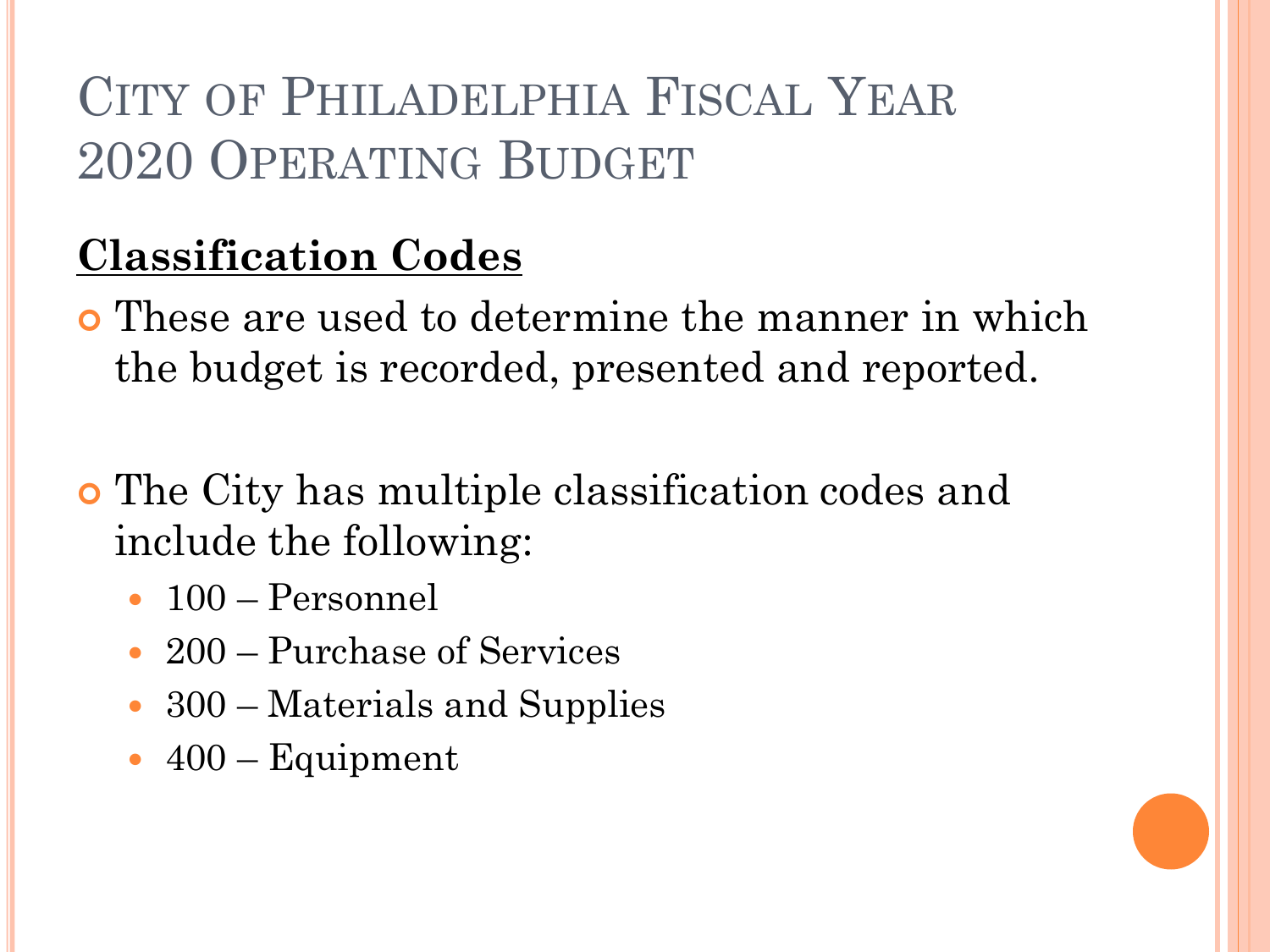### **Sample Department Budget – Commerce (Section 19, Pages 1-54)**

• https://www.phila.gov/finance/pdfs/budgetdetail/Mayo [r's%20FY%202020%20Operating%20Budget%20Deta](https://www.phila.gov/finance/pdfs/budgetdetail/Mayor) il%20-%20Book%201.pdf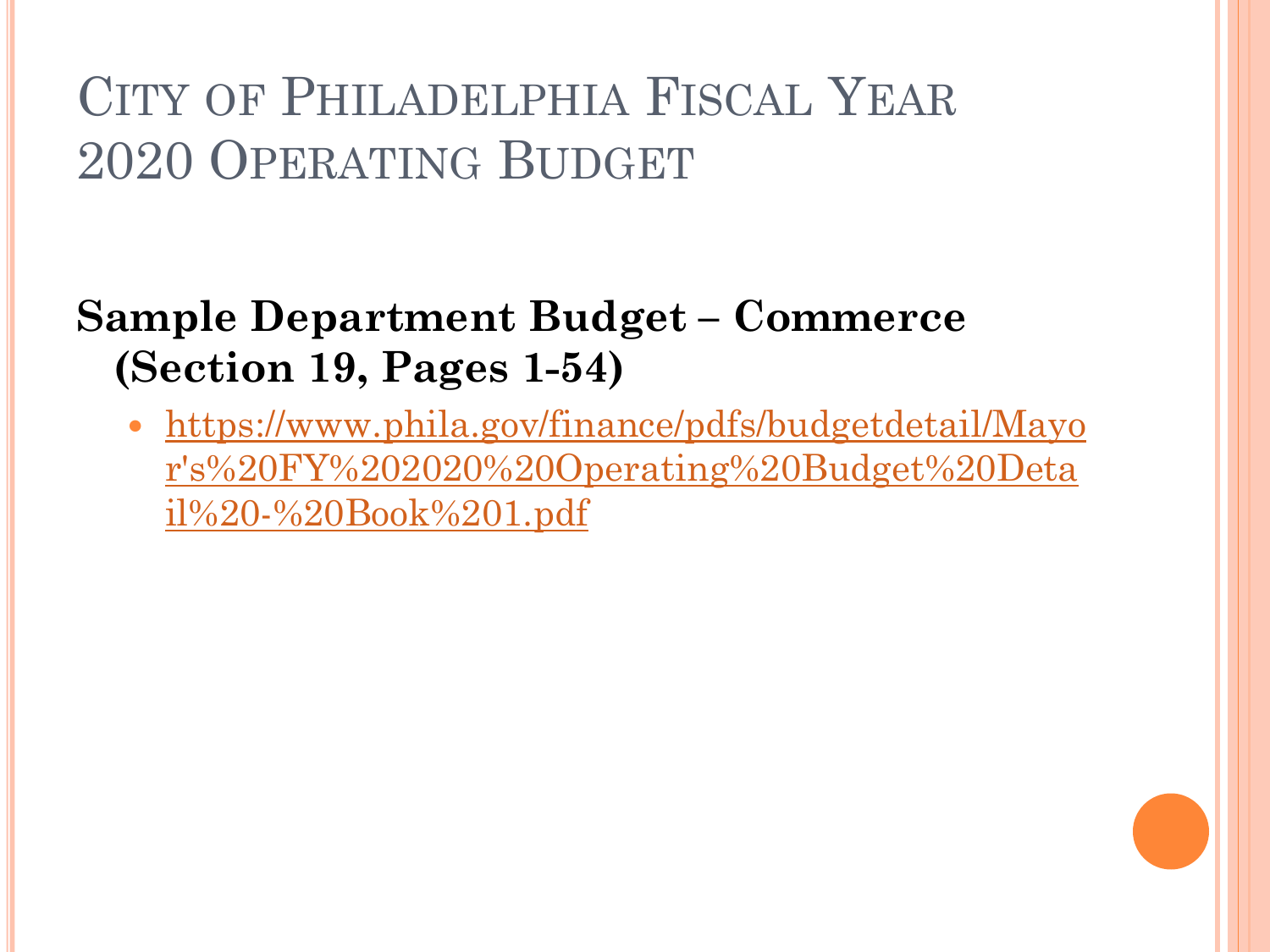## CITY OF PHILADELPHIA FISCAL YEAR 2020 CAPITAL BUDGET

 $\bullet$  FY20 Capital Budget = \$2.742 Billion (\$177.2) Million in New Loans)

• Adopted FY20 – FY25 Capital Program  $= $10.85$ Billion

<http://phlcouncil.com/budget2020/>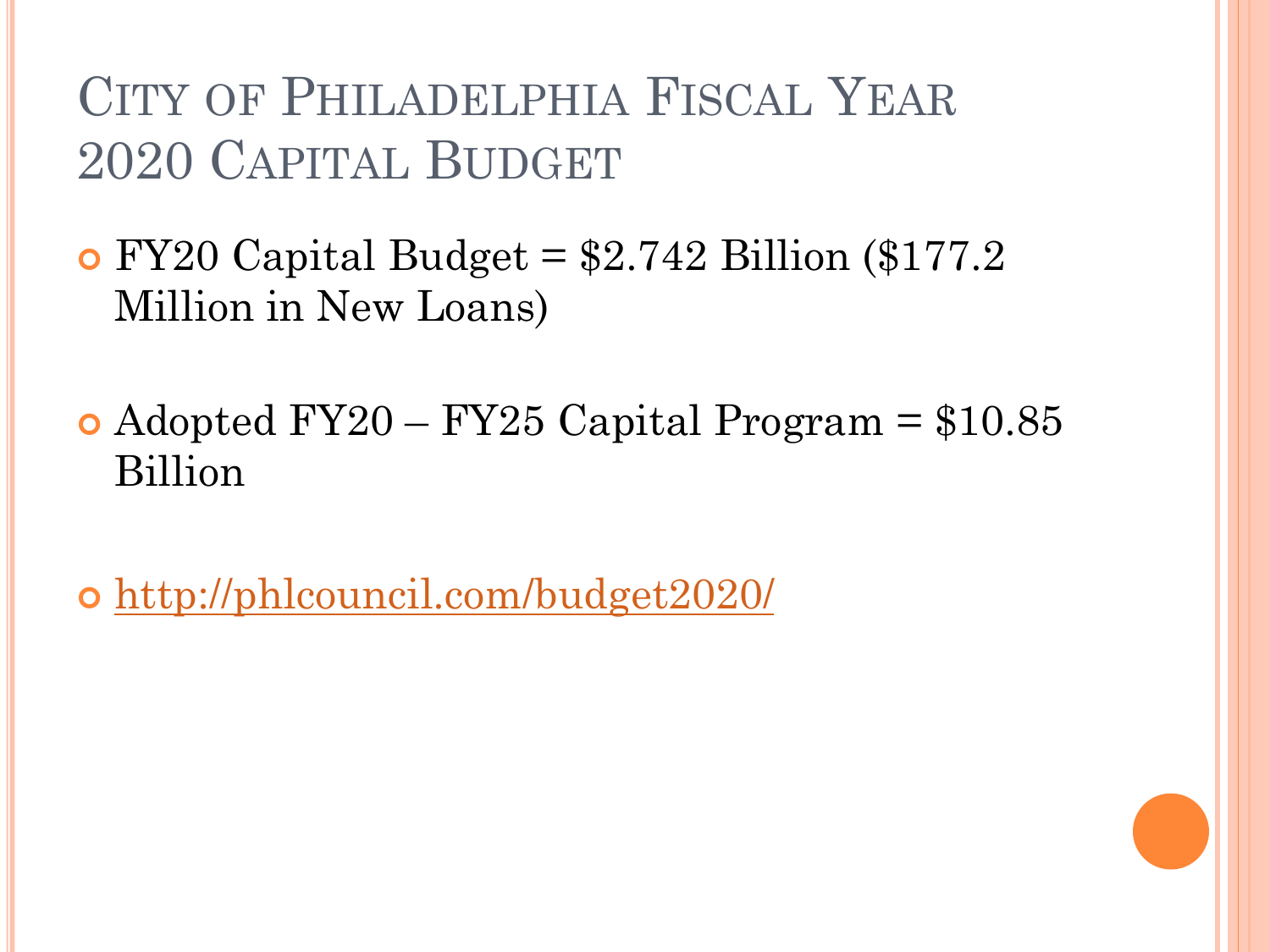## TECHNICAL CONSIDERATIONS

- Adopted Budget vs. Target Budget vs. Current Projection
	- **Adopted Budget**  budget approved by Council; fixed and "official" representation
	- **Target Budget**  budget submitted by departments following the approval of the Five-Year Plan; moving target, can be re-adjusted half way through fiscal year
	- **Current Projection**  reflects actual "mathematical" representation of what is occurring in real time; always moving in theory; not a directed, management spending plan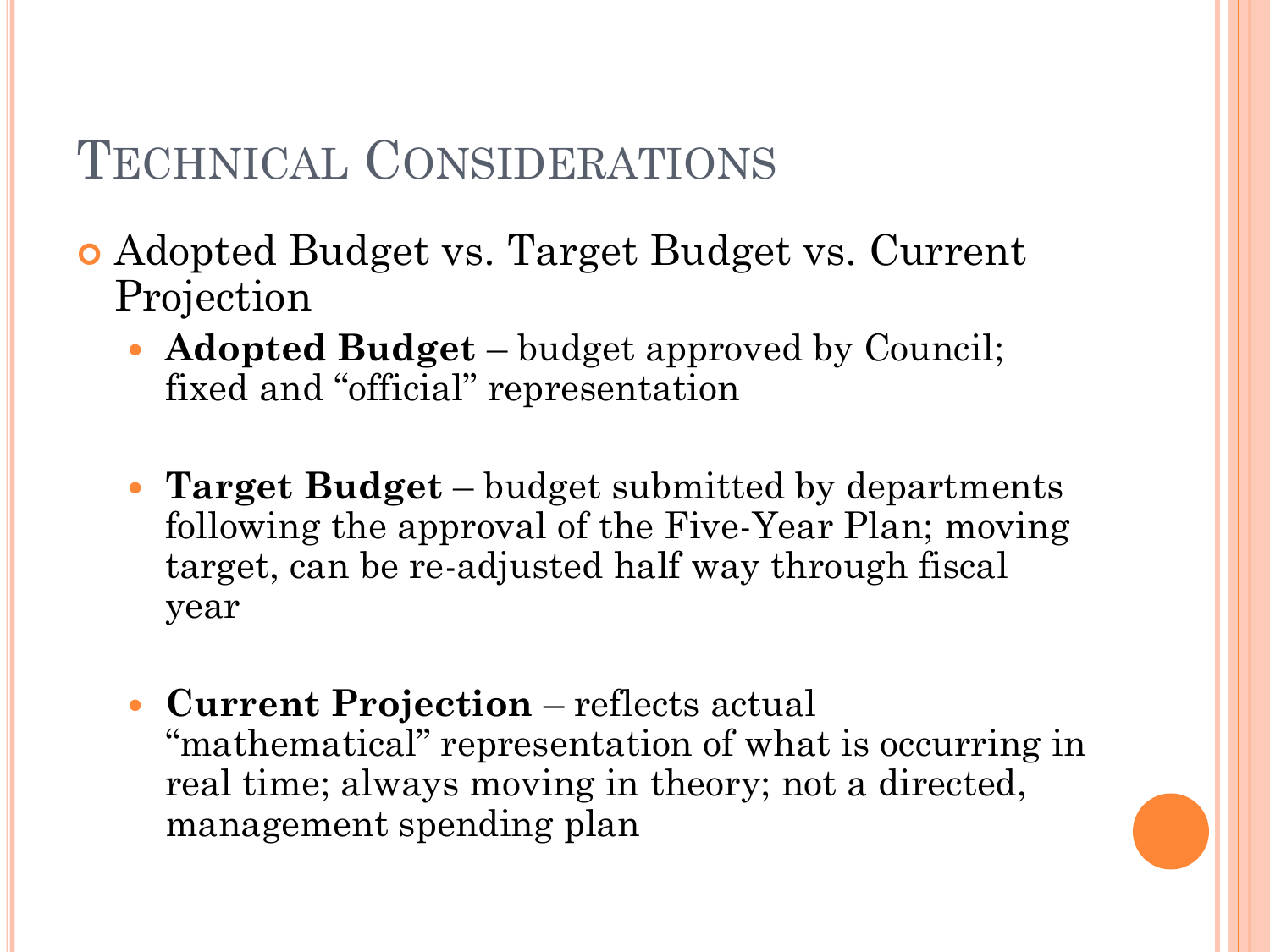## TECHNICAL CONSIDERATIONS

### **o** Modified Accrual Accounting

- Revenues recognized as available if they are expected to be collected within 60 days of the end of the current fiscal year
- Expenditures are recorded when liabilities are incurred (as is the case with full accrual accounting)
- Debt service expenditures are recorded only when payment is due

### **o** Encumbrances vs. Expenditure

- Encumbrance a reserved obligation to expend funds in the form of purchase orders, contracts, or salaries; represents a commitment, but not an expenditure; can be liquidated if not "spent" at end of the fiscal year
- Expenditure payment of cash or cash-equivalent for goods or services incurred; represents an actual transfer of cash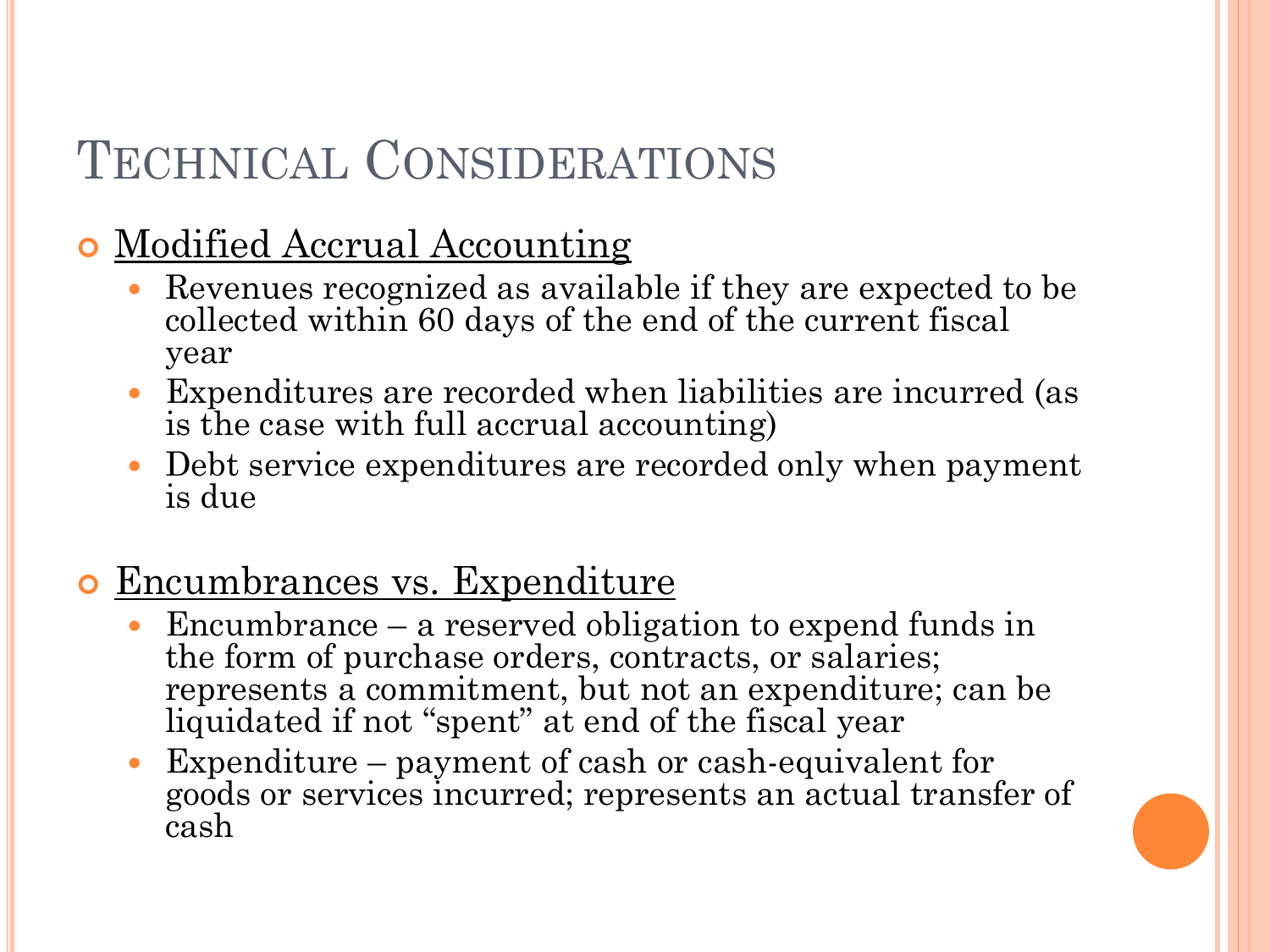# DEBT MANAGEMENT POLICIES

#### **o** Debt Ceiling

 Constitutional Limit of the City's outstanding general obligation (GO) debt is 13.5% of immediately preceding ten-year average of assessed value of taxable real property, with debt greater than 3% having to get voter approval

|             |         |         | Debt Ceiling Total Debt Debt Margin Total Base |          |
|-------------|---------|---------|------------------------------------------------|----------|
| <b>FY16</b> | \$5.45B | \$1.84B | \$3.61B                                        | \$98.2B  |
| <b>FY17</b> | \$6.63B | \$1.95B | \$4.67B                                        | \$99.3B  |
| <b>FY18</b> | \$8.00B | \$2.05B | \$5.95B                                        | \$114.5B |

Debt Ceiling and Margin [\(2018 Comprehensive Annual Financial Report \(page 224\)\)](https://www.phila.gov/finance/pdfs/2018 Comprehensive Annual Financial Report (CAFR) with GAAS Opinion.pdf)

#### **o** Credit Rating Agencies

- Ratio: Tax Supported Debt Service (plus Long Term Obligations) as a Percentage of Total General Fund Expenditures (15% max)
- Types and amount of debt and other long-term liabilities
	- Pension Fund Liabilities
- Growth of City, other economic indicators
- Projected Fund Balances
- Cash flow cushion and/or flexibility
- Ability to control (and management) of spending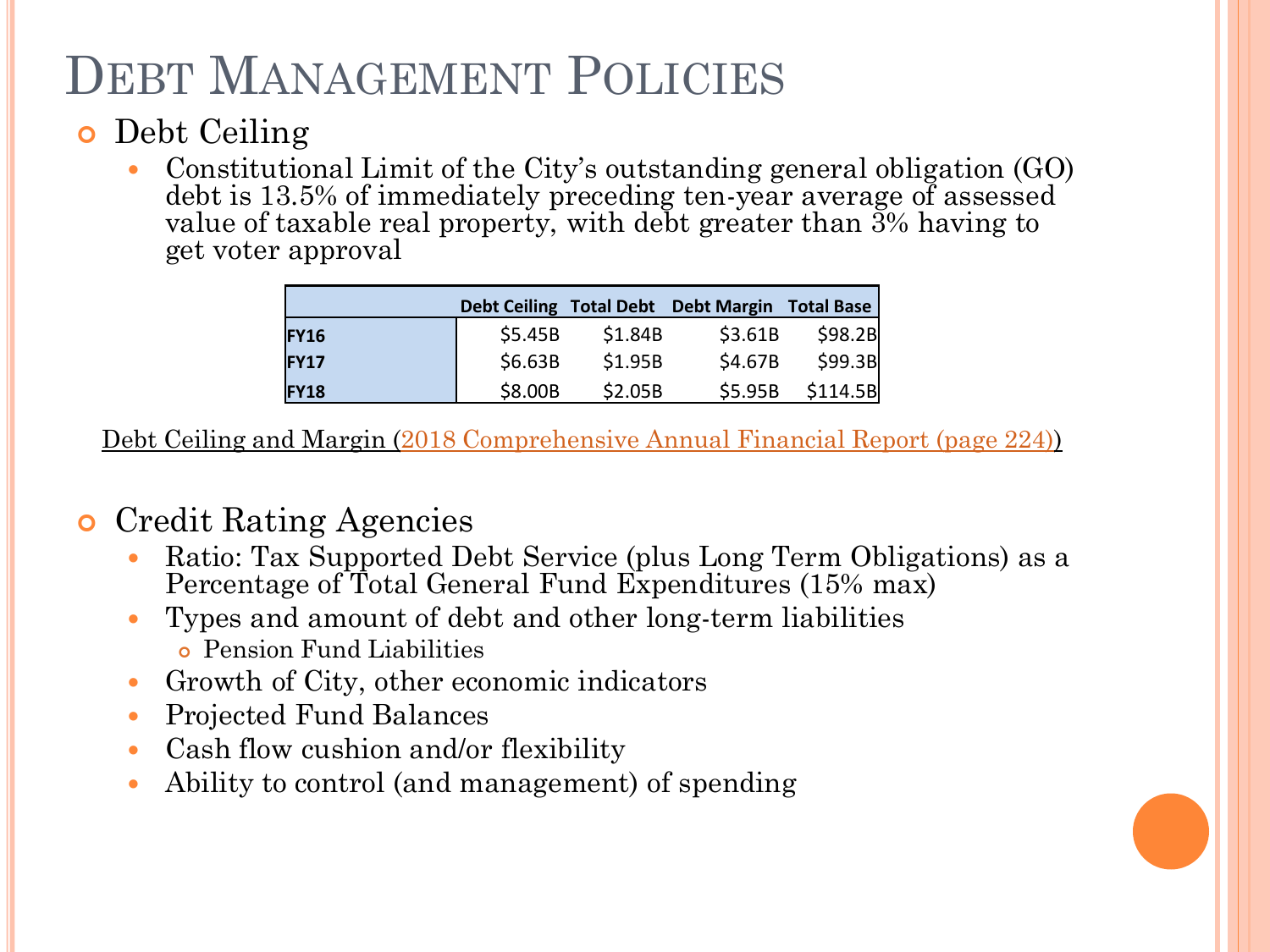## PENSION FUND

## **Latest Actuarial Report:**

[https://www.phila.gov/pensions/PDF/2018%20%20Act](https://www.phila.gov/pensions/PDF/2018  Actuarial Valuation.pdf) uarial%20Valuation.pdf

### **\$11.5B Total Actuarial Liability as of close FY18**

- Unfunded Actuarial Liability = \$6.1B
- Total Actuarial Assets = \$5.4B
- Approximately 47% Funded (80% is generally considered to be actuarially fully funded)
- FY19 assumed rate of return was dropped to 7.6%
	- **FY18 Return of 9% – Net of Fees**
- **Current projections – 80% funded by 2030** (if sales tax projections hold true)
- Municipal Minimum Obligation (MMO) is projected to increase from \$656M in FY18 to \$668m in FY19.
- FY19: \$45.2m from Sales Tax (\$20m increase)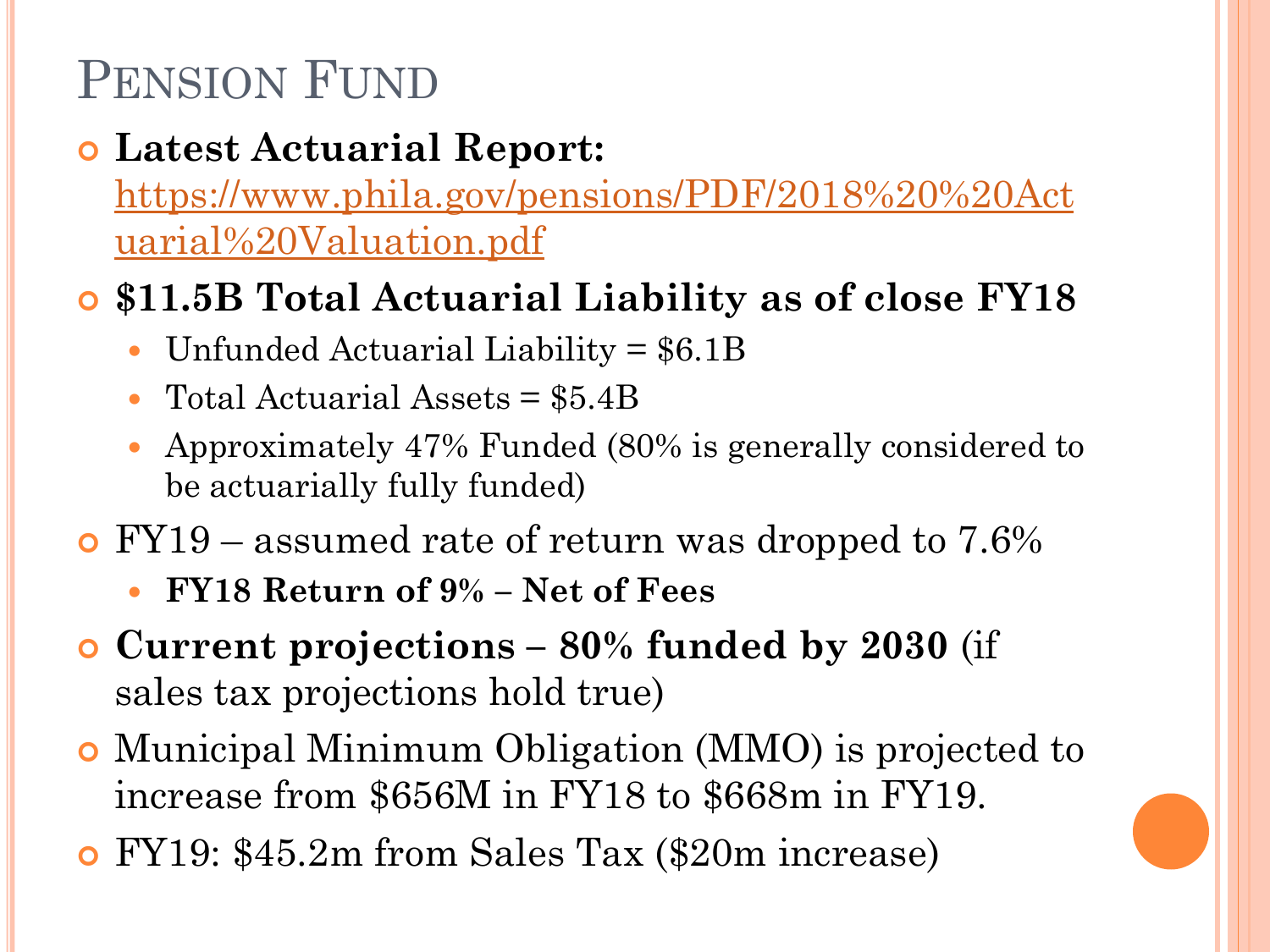# PENSION FUND REFORM

Steps taken to address the pension challenge:

- **Increased City employee contributions** from current and new employees;
- Established **stacked-hybrid plans** (Plan 16) for new employees (capping defined benefit at \$65k);
- Implemented **Revenue Recognition Policy (RRP),**  which ensures that all additional distributions to the Fund above the Minimum Municipal Obligation (MMO) are not calculated in the MMO – allowing for said additional revenues to more directly attack the unfunded liability;
	- In FY18, the Fund was **net cash flow positive** (i.e., contributions *less* investment income was greater than benefit payments), which allows assets to grow without the impediment of benefit payments. Allows for investment income to more directly lower unfunded liability;

 **Lowered assumed rate of return** to 7.55% (for FY20); **All of these changes (plus others) have improved the Fund's Risk Profile and contributed to the long-term solvency of the Fund**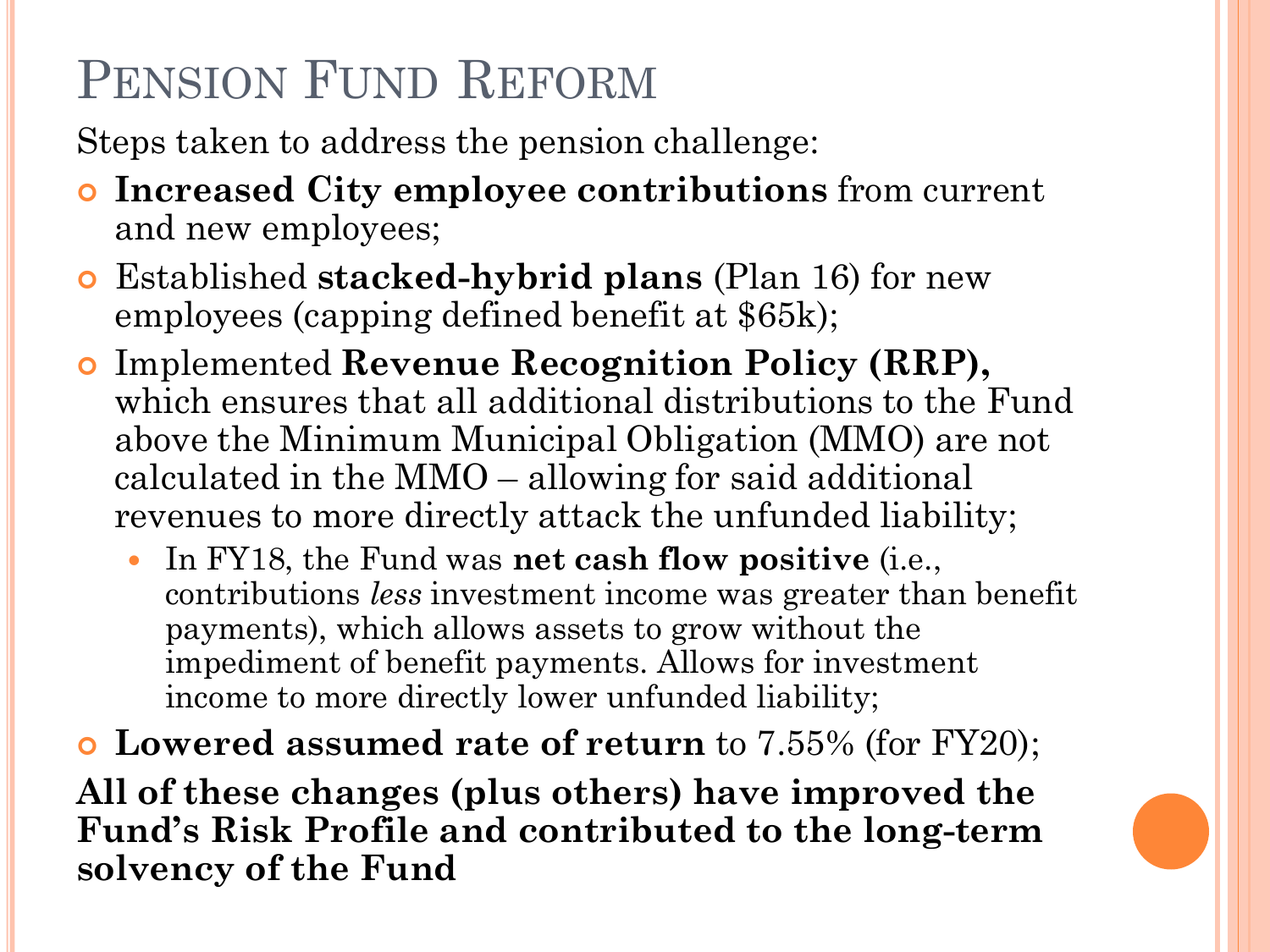## PROGRAM BASED BUDGETING

Program-Based Budgeting (PILOT Year – FY17)

Expanded to 12 additional departments in FY19

- Funds will be allocated at the program level, with all indirect costs included, as well as revenues attributable to the program, in the allocation
- Information will be used to determine the "return on investment" of funding each program
- **New in FY20: Art Museum, Aviation, Board of Building Standards, Board of Ethics, BRT, City Commissioners, Community Empowerment and Opportunity, Human Services, Inspector General, L&I Review Board, Planning and Development, Office of Property Assessment**

Example – Commerce Department

| Performance Measures                     |        | FY16 Actual FY17 Estimate FY18 Target |                 |
|------------------------------------------|--------|---------------------------------------|-----------------|
| Number of businesses assisted            | 5,404  | 5,875                                 | 6,178           |
| Number of commercial corridors supported | 26     | 30                                    | 30 <sup>°</sup> |
| Number of jobs created or retained       | 11,493 | 14.148                                | 14,700          |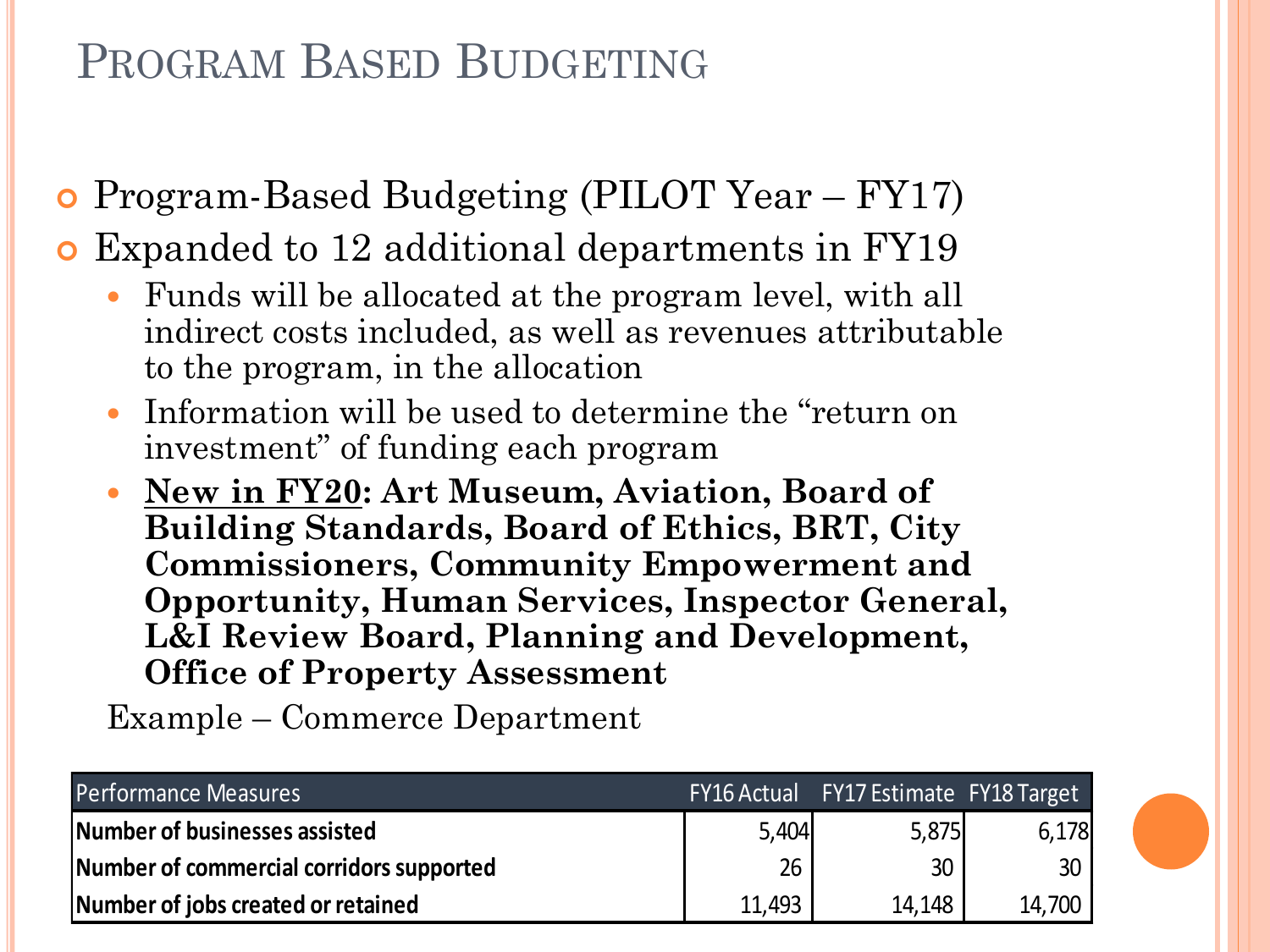# **OTHER MATTERS FOR CONSIDERATION**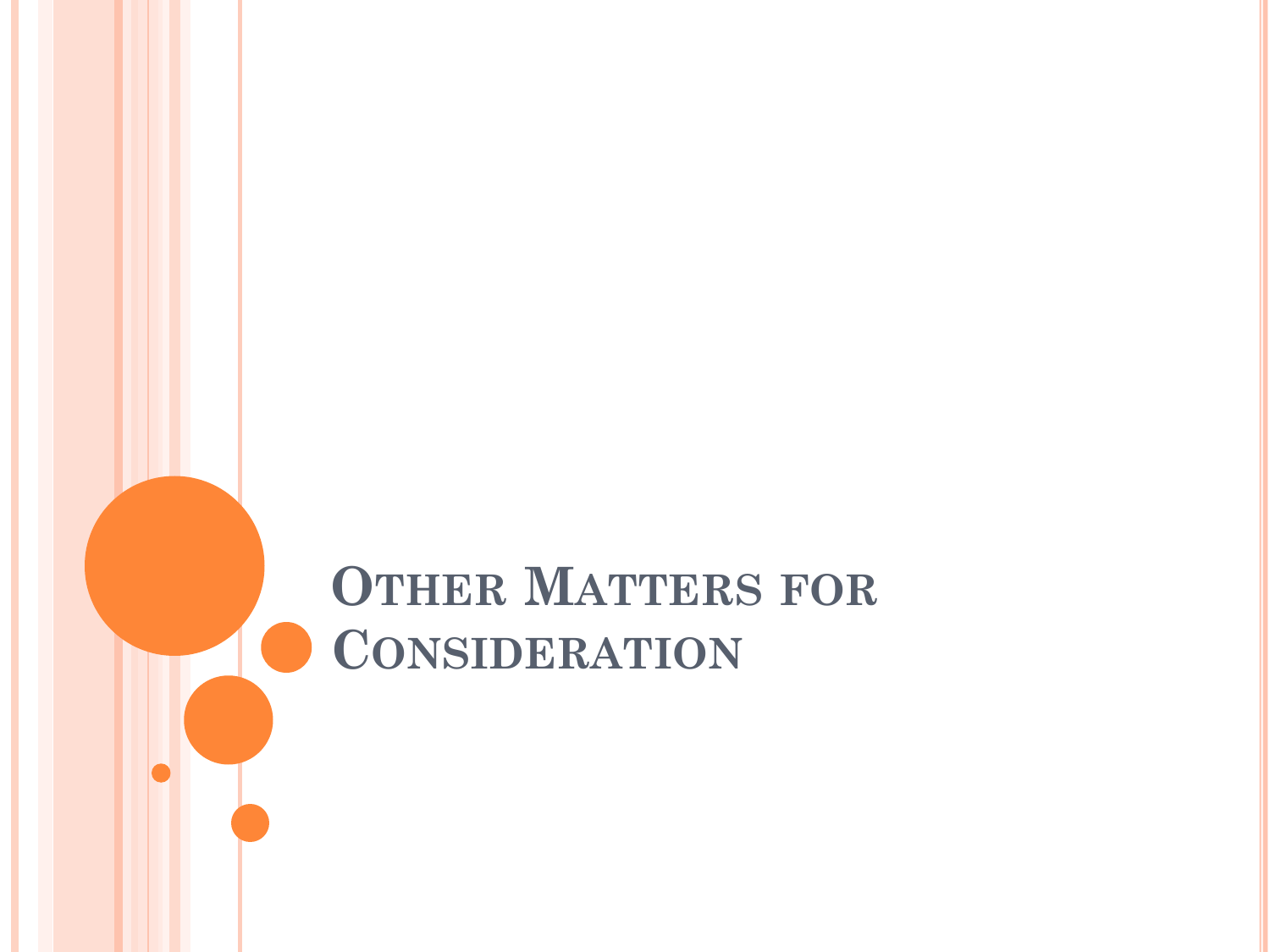PENNSYLVANIA INTERGOVERNMENTAL COOPERATION AUTHORITY (PICA)

- PICA was established in the early 1990s to help the City avert bankruptcy by, among other things, borrowing money on the City's behalf
- The City is obligated to provide to PICA annually a Five-Year Financial Plan (including the current FY) that is subject to PICA's approval
- PICA may withhold net PICA Tax revenues if City fails to provide a Five-Year Plan meeting PICA's approval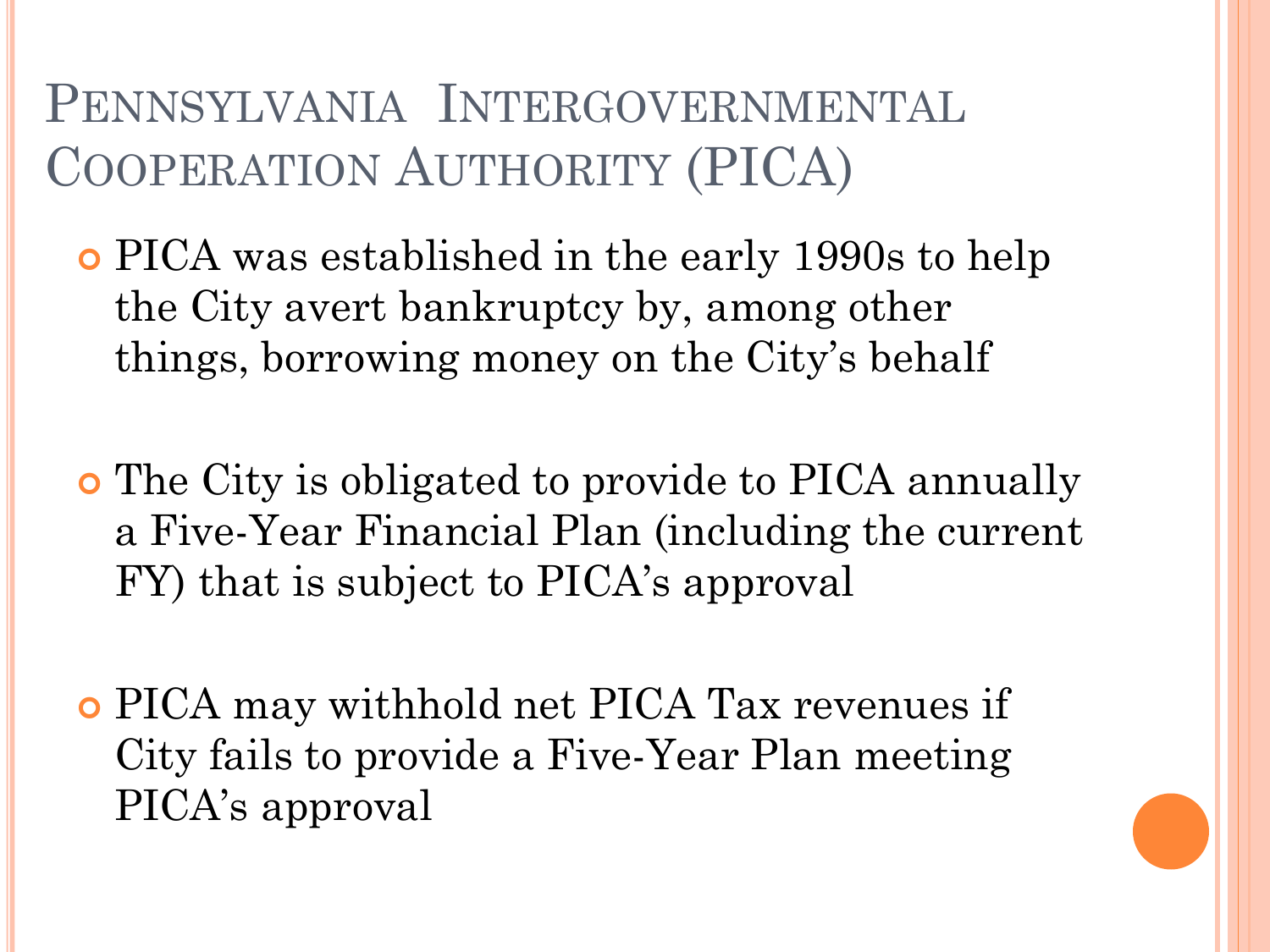## SCHOOL DISTRICT OF PHILADELPHIA (SDP)

- Council does not have the authority to approve or disapprove the School District's Budget - a power vested in the newly elected School Board
- **o** Council holds hearings on SDP budget
- Council has the authority to authorize SDP to impose certain taxes, including:
	- School District portion of the Real Estate Tax
	- Business Use & Occupancy Tax
	- Other School District Taxes (liquor by the drink)
	- Any new funding to the District
- Council also appropriates certain non-tax revenues to the School District

#### **Intergovernmental Cooperation Agreement**

Must submit Quarterly Reports to City Council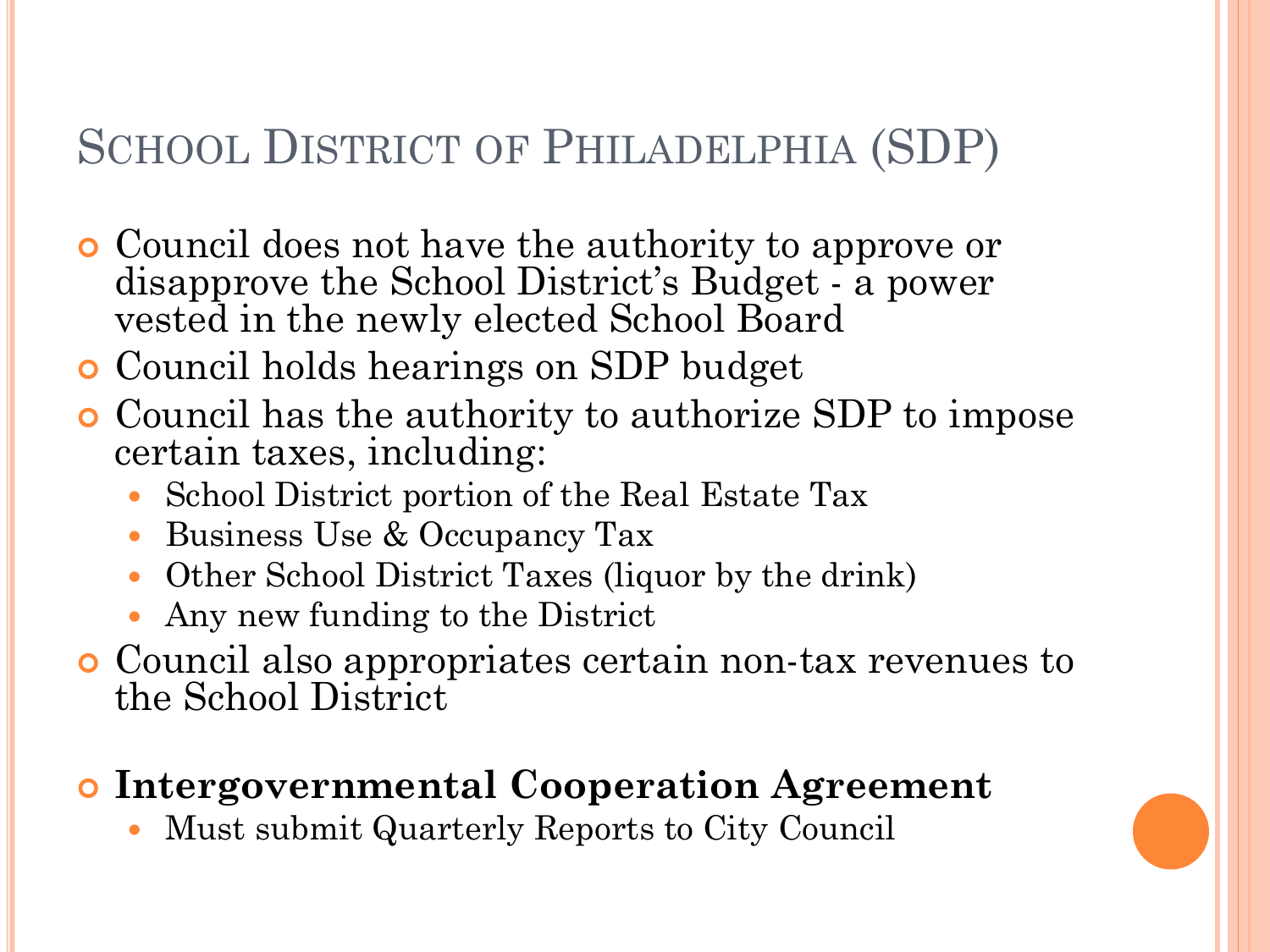## STAFF CONSIDERATIONS

- **Finance and Budget Team** analyzes budget and other related documents (Operating and Capital)
	- Track historical spend variances
	- Track historical revenue trends
	- Funding/Reserve policies
	- Statistical analysis
		- forecasting 'check' for revenue
	- Financial impact analysis
	- City's debt management and credit
		- Ratio analysis
	- Pensions
- **Reports and Analyses can be found on Council's [website here: http://phlcouncil.com/finance-budget](http://phlcouncil.com/finance-budget-team/)team/**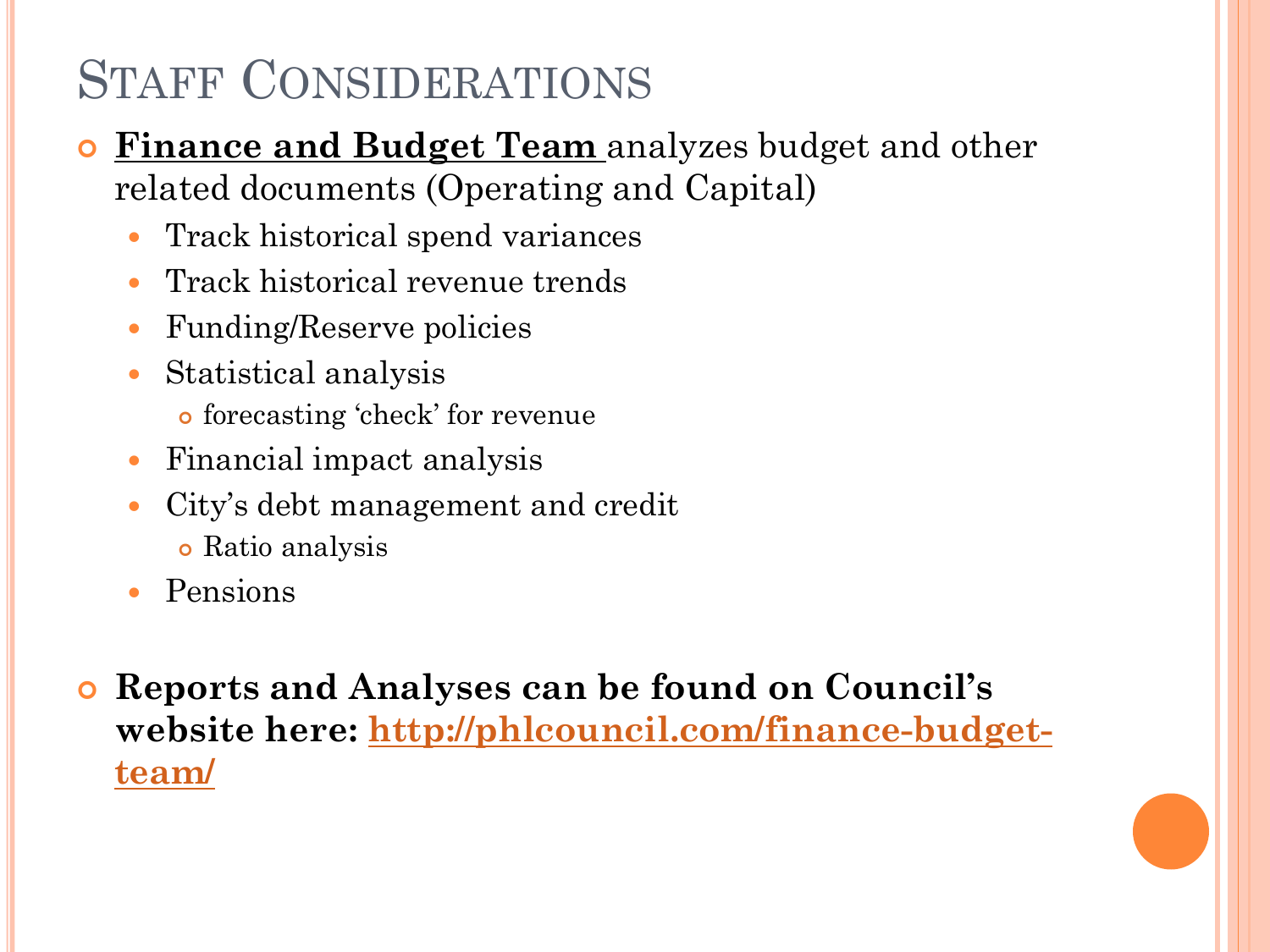## SCHOOL DISTRICT: FISCAL HIGHLIGHTS

- School District began FY19 with a \$169.4 million Fund Balance, which is projected to decline to \$160.64 million by the start of FY20
- School District is now 'investment-grade' (Baa3), leaving 'junk' status for the first time since 1977
- Charter School Expenditures are projected to grow \$416.2 million annually over the course of the current Five Year Plan
	- Charter School Expenditures
		- FY19: \$950.3 million (Q3 Report)
		- FY24: \$1.36 billion (FY20-24 Financial Plan)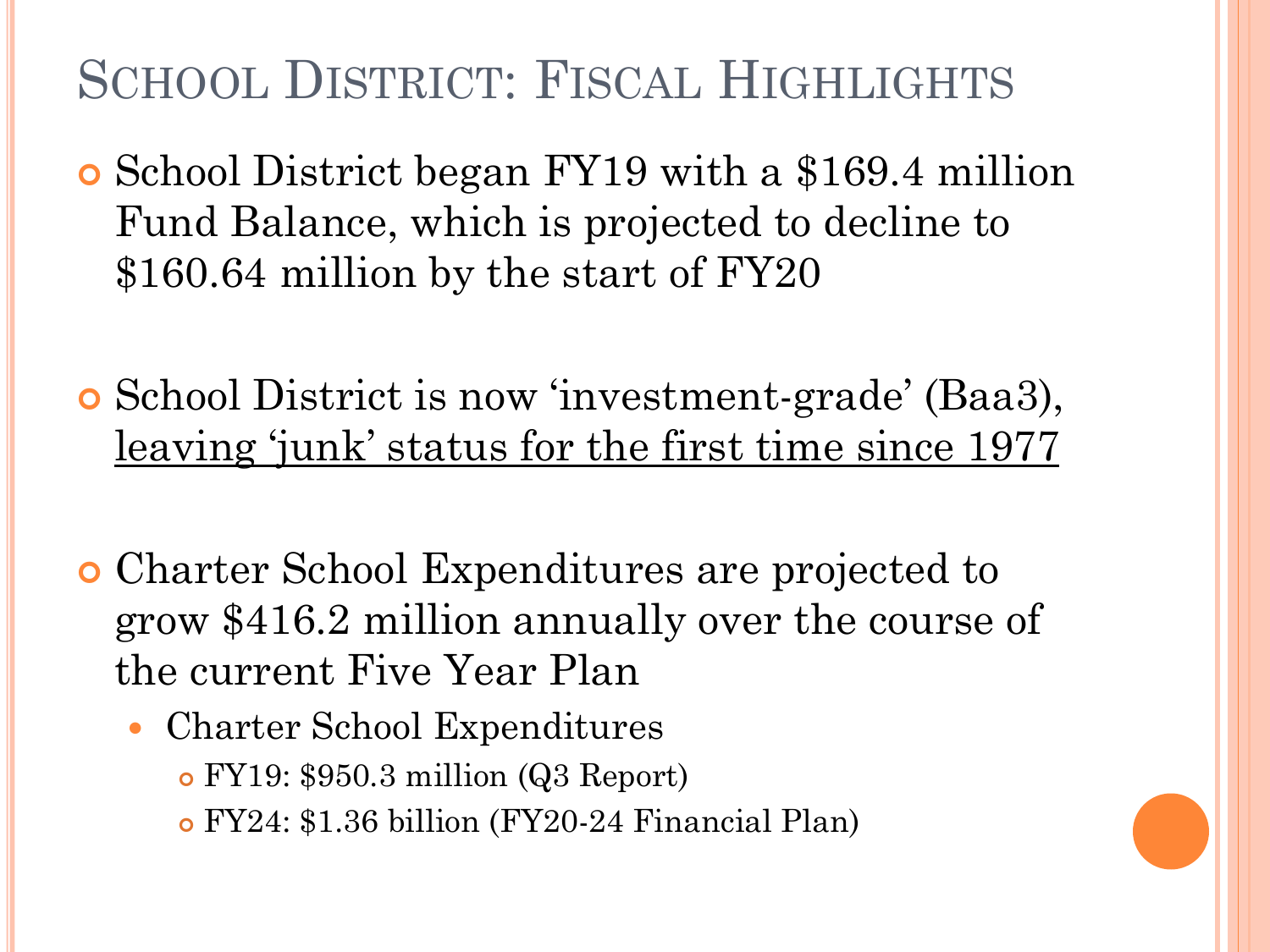# SCHOOL DISTRICT: FISCAL TRENDS

- July 2018 City of Philadelphia regained control of the School District of Philadelphia from the School Reform Commission
	- Local control gives the City more discretion over long-term spending and policy goals
- **Growth in the City's contributions to the School District have significantly outpaced the State's contributions.**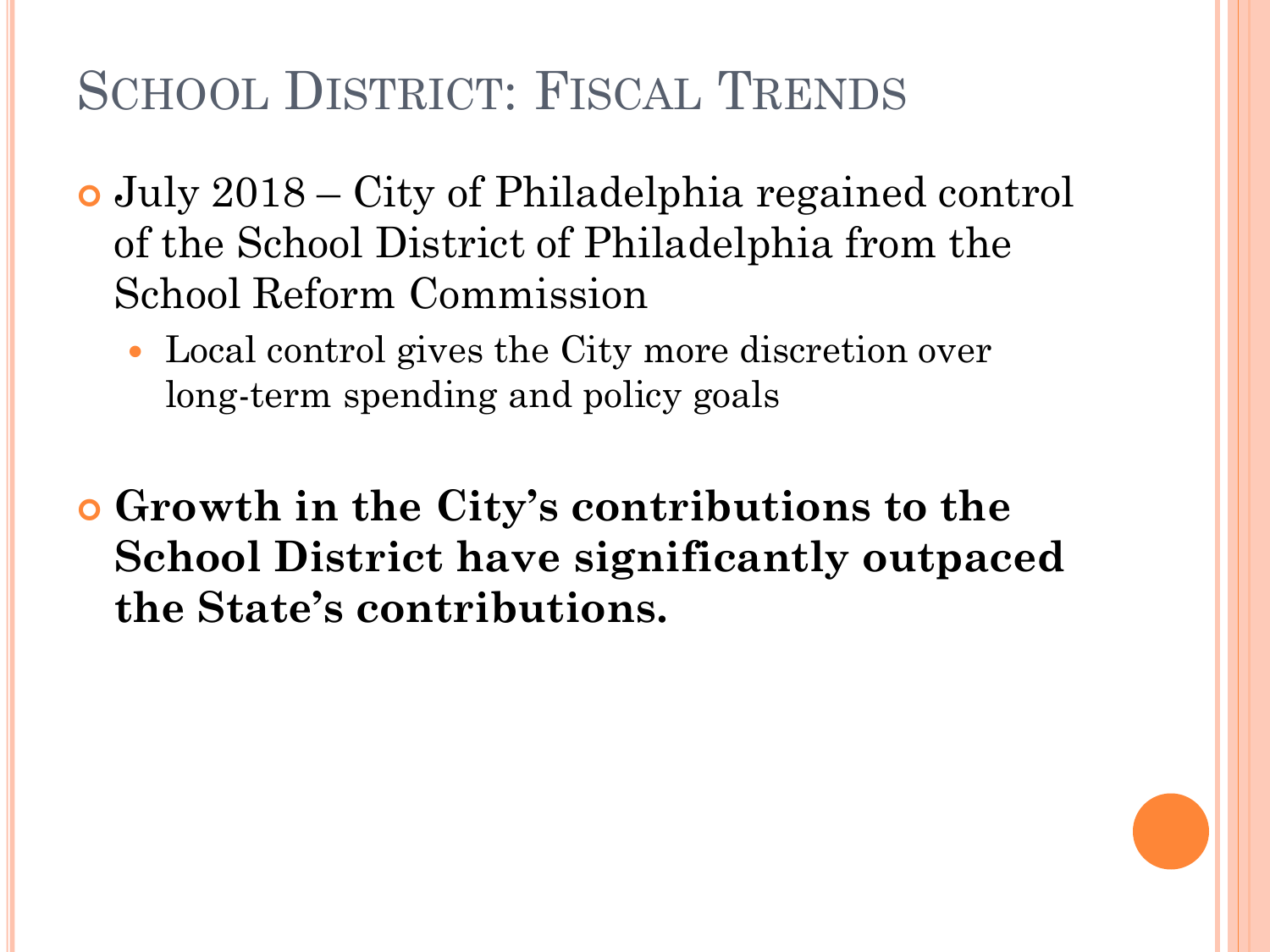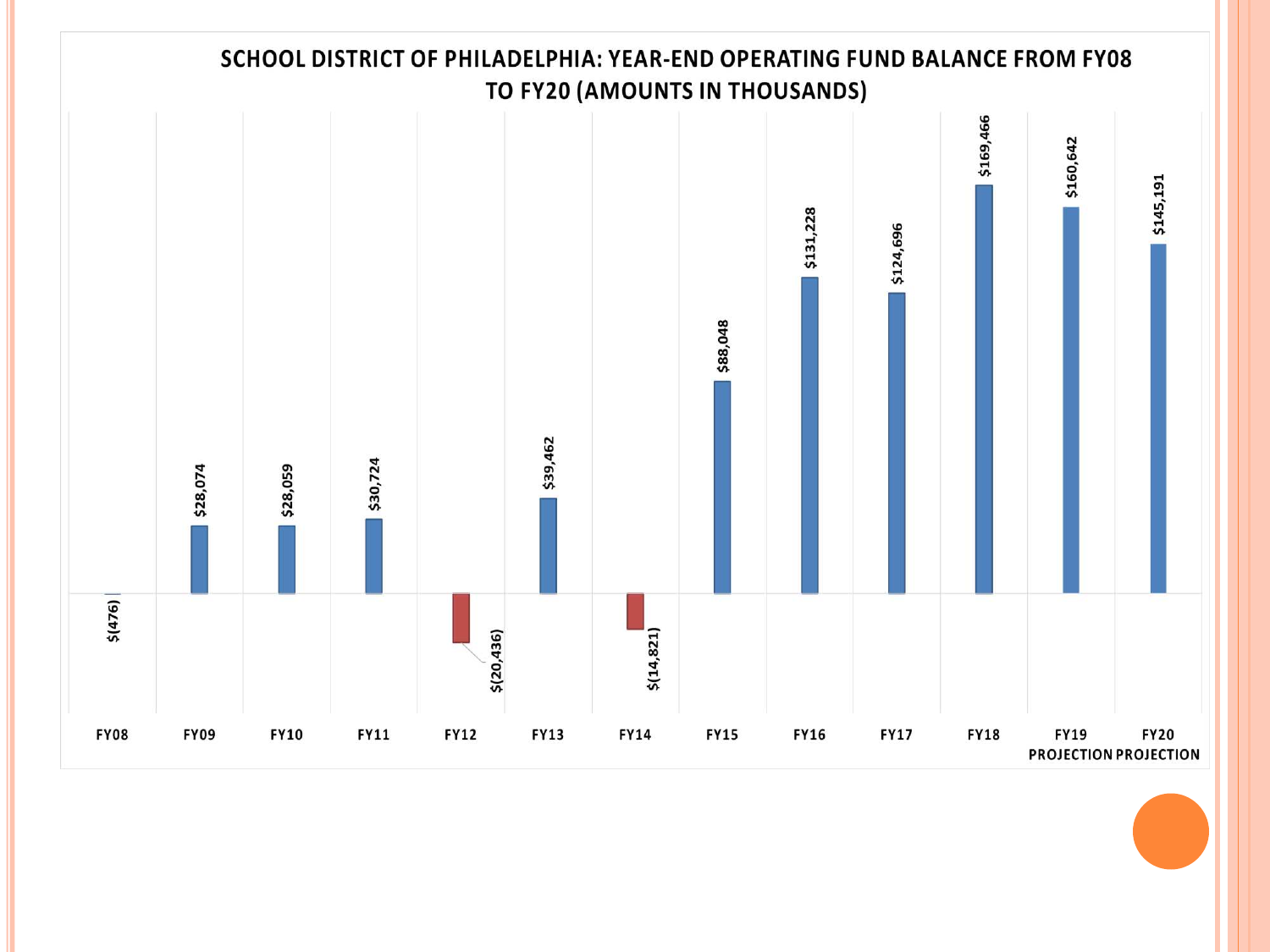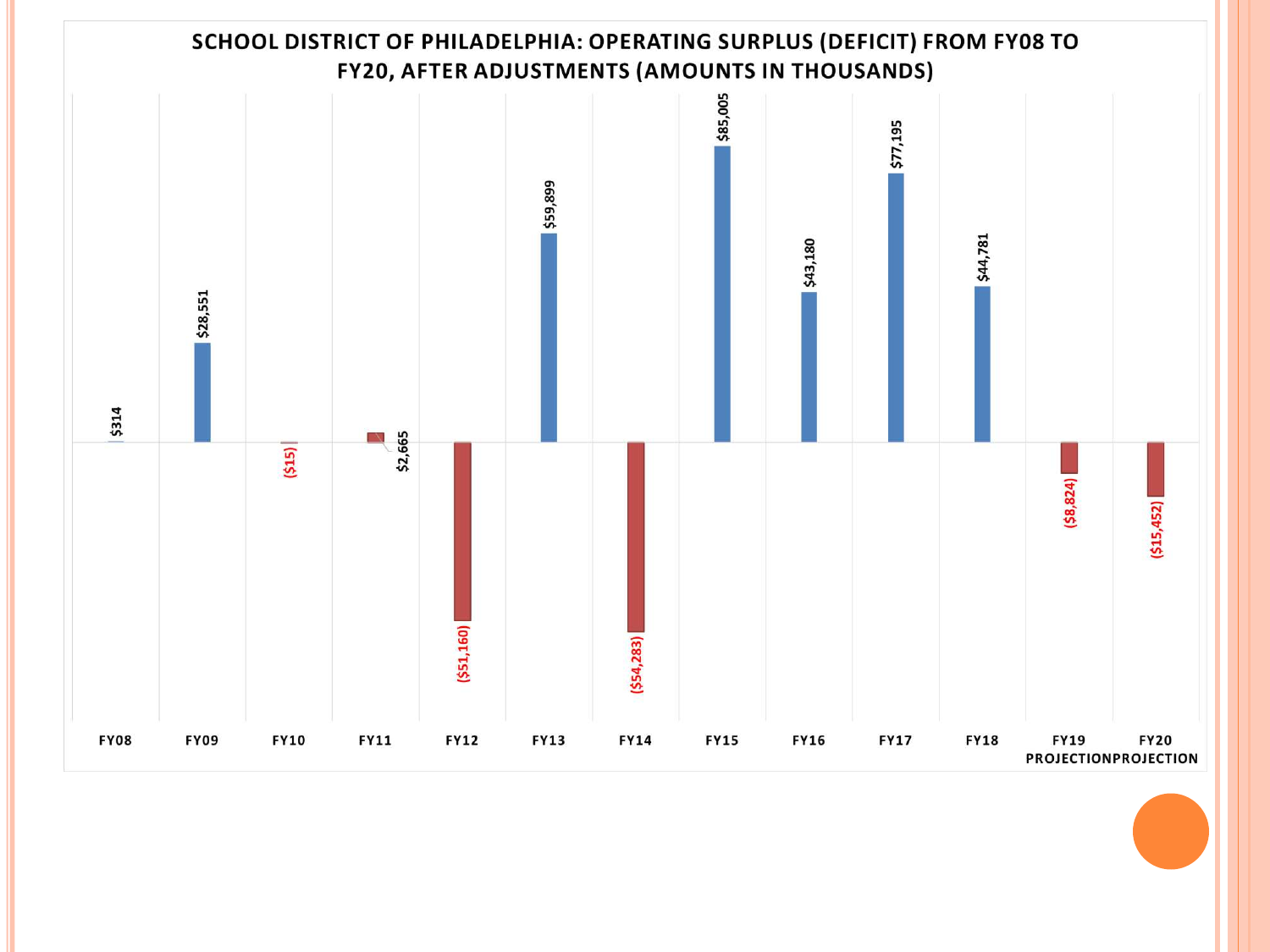#### **SCHOOL DISTRICT: YEAR-OVER-YEAR CHANGES IN REVENUE SOURCE FROM FY08 TO FY20 (AMOUNTS IN THOUSANDS)**

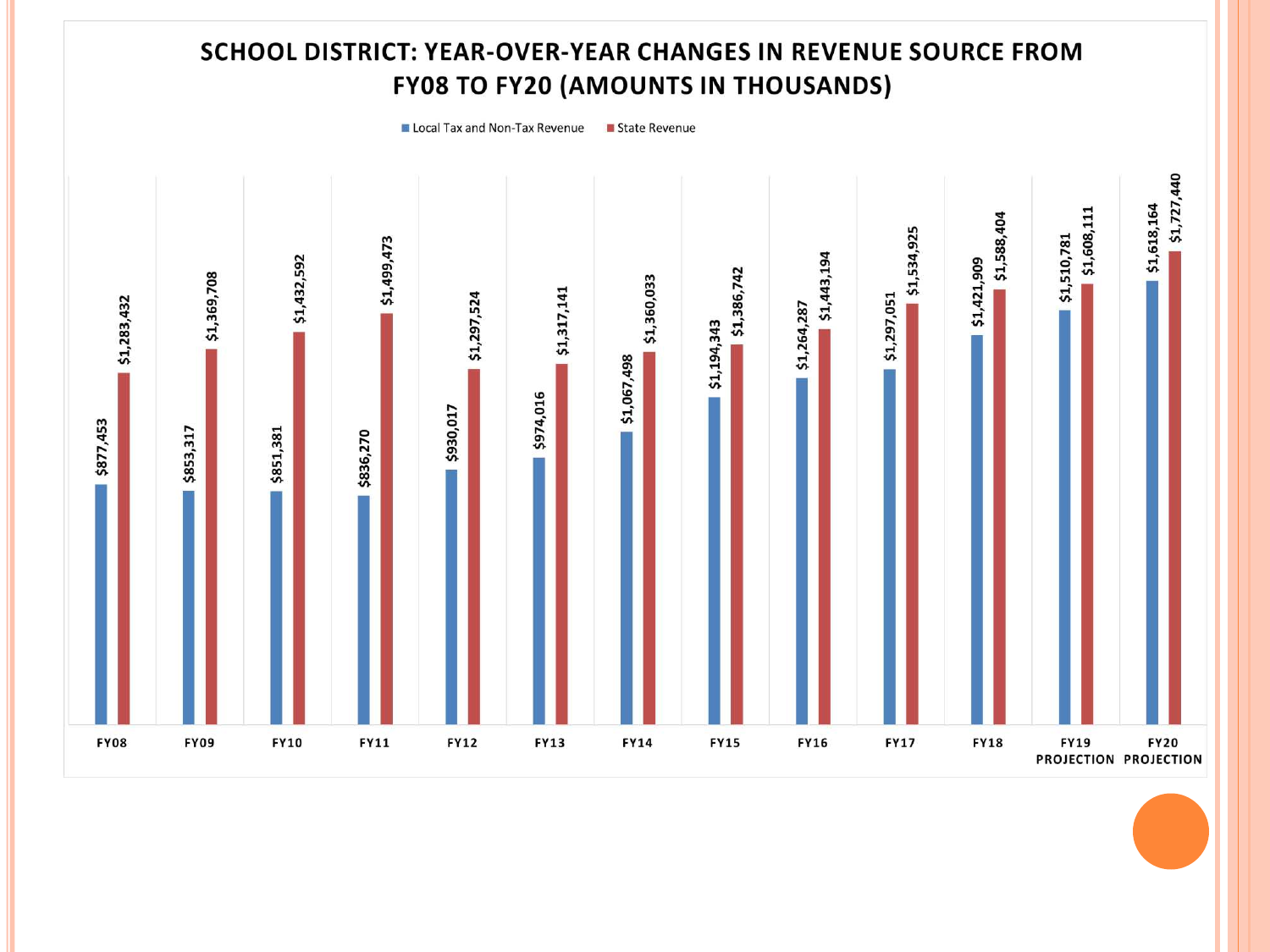# CITY OF PHILADELPHIA: FISCAL TRENDS

#### Fund Balance Concerns

- PICA amended FY20-24 Five Year Plan (FYP) shows the General Fund Balance dipping to \$128.9 million in FY22.
- However, the **FY20-24 FYP contains significant levels of reserves: \$140M in Labor Reserves, \$286.8M in Federal Funding Reserves, and over \$180M in the Rainy Day Fund**
- Credit Rating agencies recommend a Fund Balance that is 16- 17% (two months) of annual expenditures
	- FY20: \$804 million is two months of expenditures
- Five Year Projections (as of June, 2019)
	- **FY18 General Fund Balance was \$368M**
	- **FY19** *estimated* **General Fund Balance is \$298M**

|                                             | <b>Actual</b>                                                                                                                       | <b>Estimate</b> | <b>Projected</b> |             |  |             |  |                                                                                                                                           |  |             |  |             |
|---------------------------------------------|-------------------------------------------------------------------------------------------------------------------------------------|-----------------|------------------|-------------|--|-------------|--|-------------------------------------------------------------------------------------------------------------------------------------------|--|-------------|--|-------------|
|                                             | <b>FY18</b>                                                                                                                         | <b>FY19</b>     |                  | <b>FY20</b> |  | <b>FY21</b> |  | <b>FY22</b>                                                                                                                               |  | <b>FY23</b> |  | <b>FY24</b> |
| <b>Revenues</b>                             | $\frac{1}{2}$ 4,556.1 $\frac{1}{2}$ 4,742.1 $\frac{1}{2}$ 4,918.0 $\frac{1}{2}$ 5,022.8 $\frac{1}{2}$ 5,158.5 $\frac{1}{2}$ 5,312.8 |                 |                  |             |  |             |  |                                                                                                                                           |  |             |  | \$5,444.6   |
| <b>Expenditures</b>                         | \$4,402.9                                                                                                                           |                 |                  |             |  |             |  | $\binom{1}{2}$ 4,832.7 $\binom{1}{5}$ 5,025.3 $\binom{5}{5}$ 5,096.2 $\binom{5}{5}$ 5,205.1 $\binom{5}{5}$ 5,313.5 $\binom{5}{5}$ 5,417.0 |  |             |  |             |
| <b>Adjusted Operating Surplus/(Deficit)</b> | 179.5                                                                                                                               | $(71.1)$ \$     |                  | $(87.8)$ \$ |  | (53.9)      |  | (27.1)                                                                                                                                    |  | 18.7        |  | 47.2        |
| <b>General Fund Balance: June 30</b>        | 368.8                                                                                                                               | 297.7           |                  | 209.9       |  | 156.0       |  | 128.9                                                                                                                                     |  | 147.6       |  | 194.8       |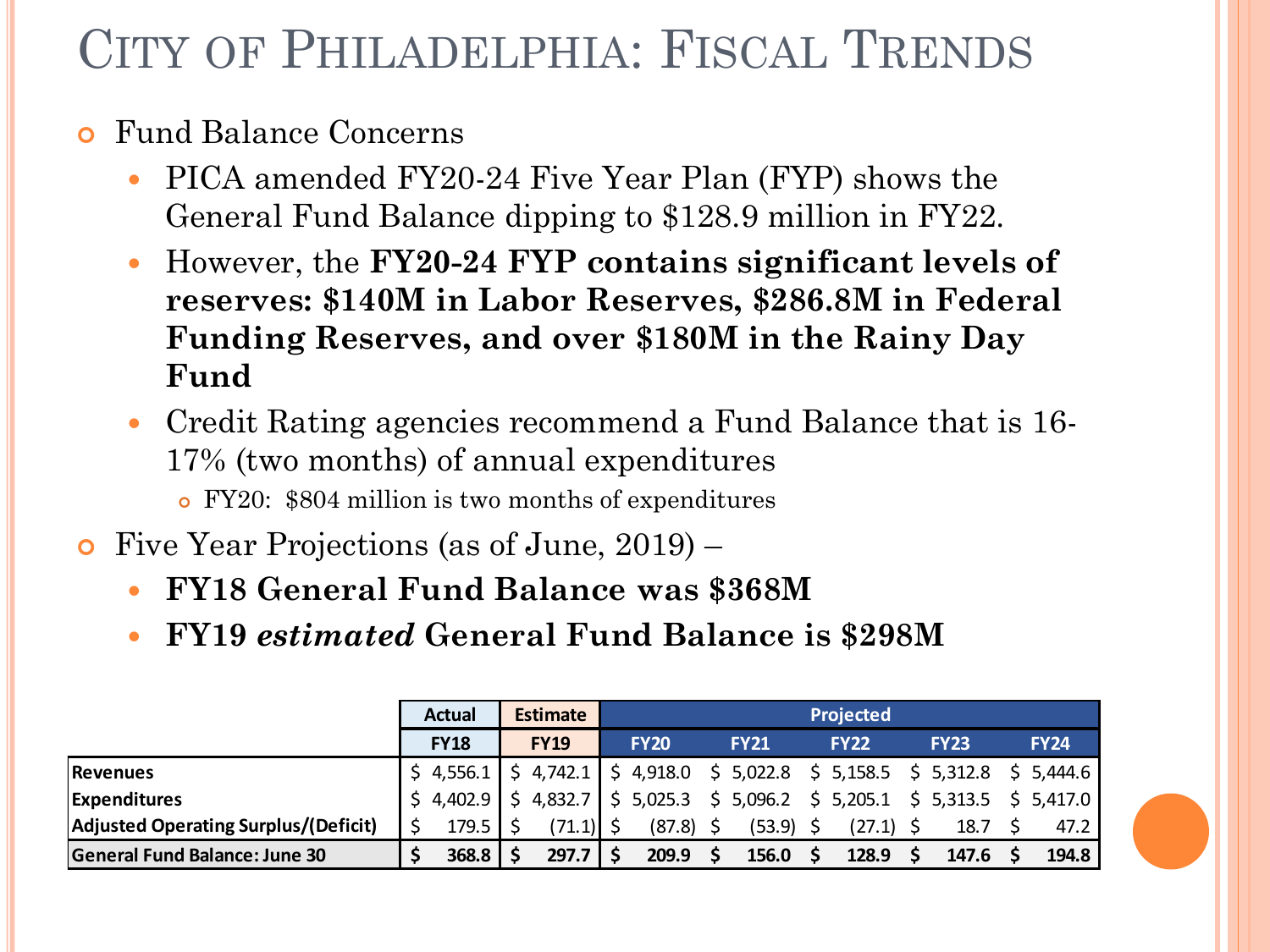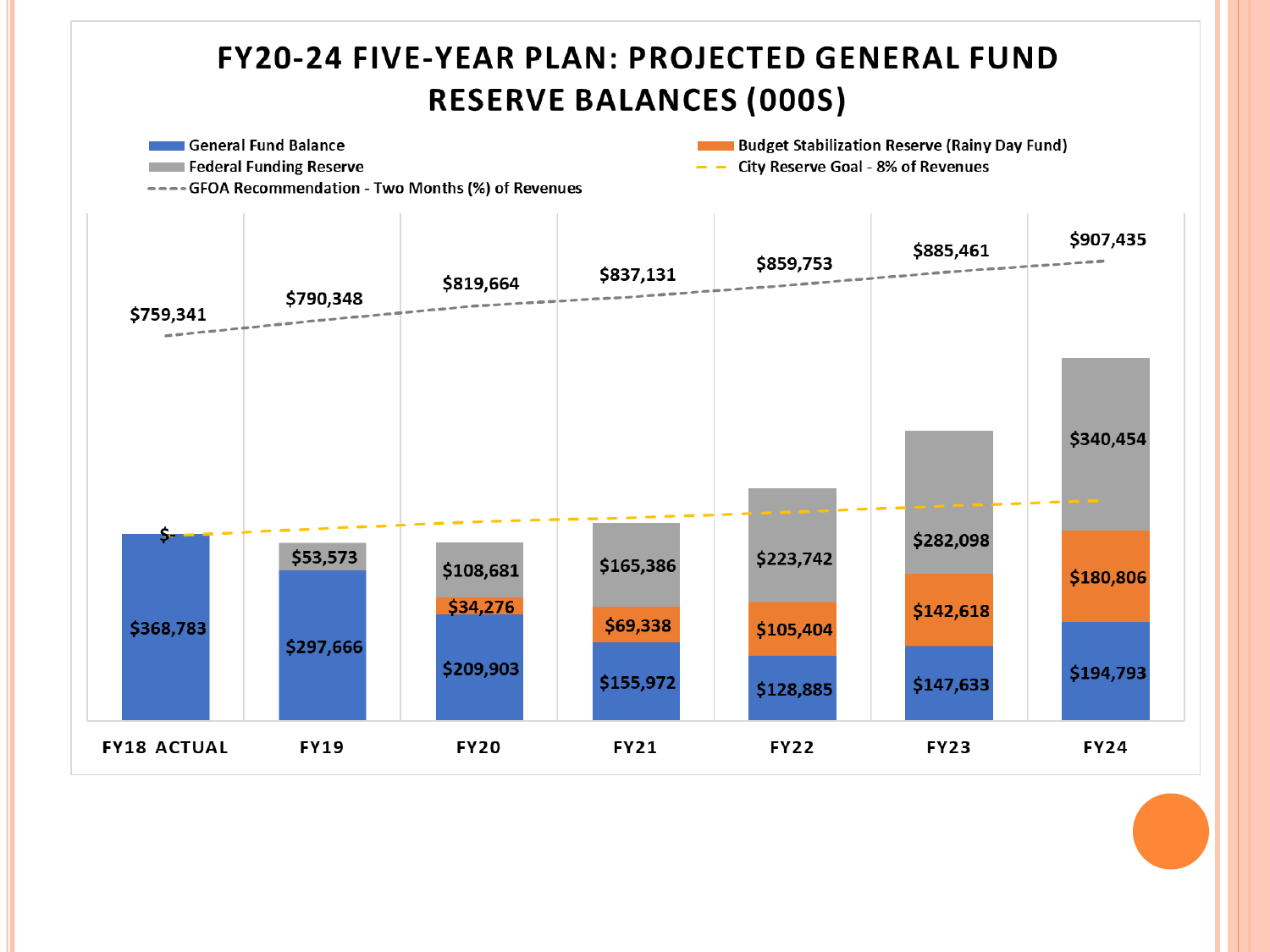## CITY OF PHILADELPHIA: FISCAL TRENDS

- Tax Growth (June 2019 Revenue Report)
	- **The** *Wage and Net Profits Tax* **(PICA and City) was 10.3% higher in June of 2019 than 2018, and 5.1% higher year-to-date.**
	- The *Amusement Tax* has continued to outpace FY18 revenues, **ending the fiscal year with 24.3% in additional revenue.**
	- The *Realty Transfer Tax* had a strong month of June (\$30.9 million in collections). However, year-to-date collections trail FY18 by 0.8%.
	- June *Beverage Tax* collections were 6.6% lower than June of FY18. Year-to-date**, revenues have declined 0.4%, while the Admin has continued to project 1% annual revenue declines in the Five-Year Plan.**
- Important Credit Rating Ratios (FY18 CAFR)
	- - \$5,780 Net Position per Capita
	- 96.1% Real Estate Collection Rate (One-Year)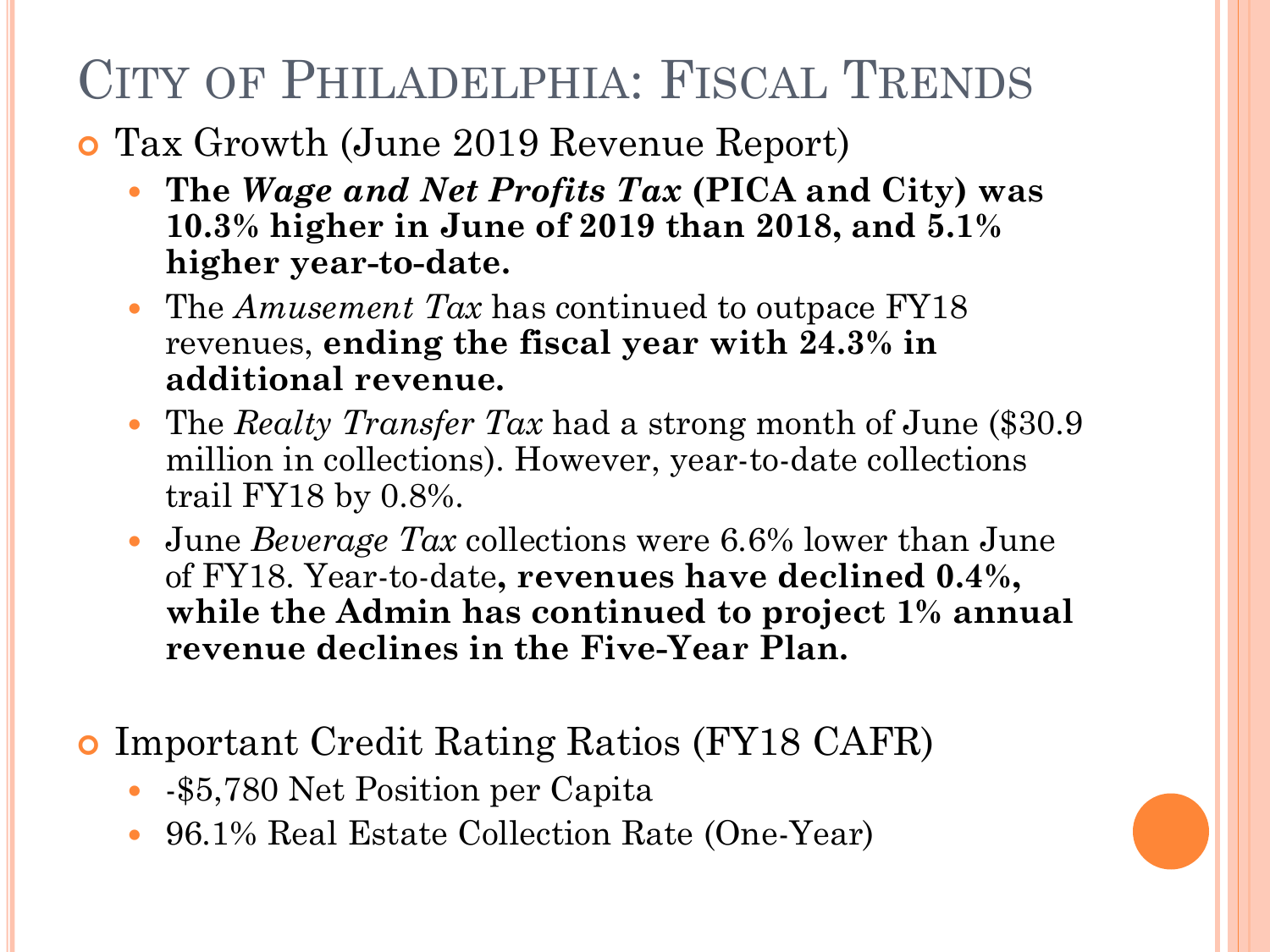# LINKS TO FINANCIAL REPORTS

## <sup>o</sup> **Budget 101 Interview (with Council CFO)**

- o **<https://soundcloud.com/phlcouncil>**
- <sup>o</sup> **FY20 – FY24 Five Year Plan (Adopted)**
	- o **https://documentcloud.adobe.com/link/track?uri=ur [n%3Aaaid%3Ascds%3AUS%3A8a9e3014-e348-438f-](https://documentcloud.adobe.com/link/track?uri=urn:aaid:scds:US:8a9e3014-e348-438f-91c5-d43d7b14d528)91c5-d43d7b14d528**
- o **Quarterly City Manager Reports**
	- o **[https://www.phila.gov/finance/reports-](https://www.phila.gov/finance/reports-Quarterly.html)Quarterly.html**
- o **School District Quarterly School Manager Reports**
	- o **[https://www.philasd.org/budget/services/public](https://www.philasd.org/budget/services/public-information/)information/**